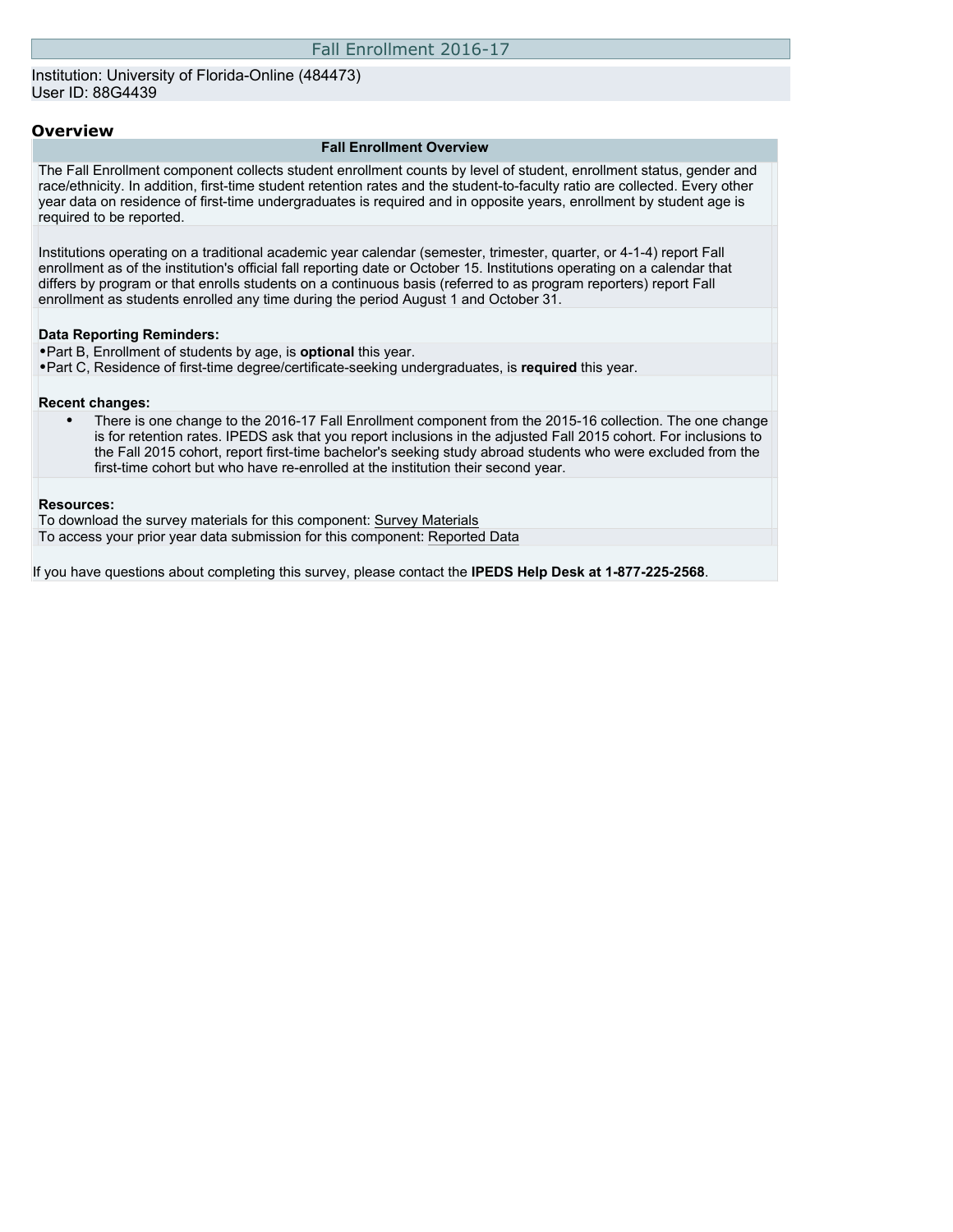# **Part Selection**

**Completion of Part B (Enrollment of Students by Age) is optional this year.**

**Do you wish to complete Part B this year?**

**If you select 'Yes', you will be expected to complete the Part B screens.**

**If you select 'No', you will skip Part B.**

No, I will not complete Part B

Yes, I will complete Part B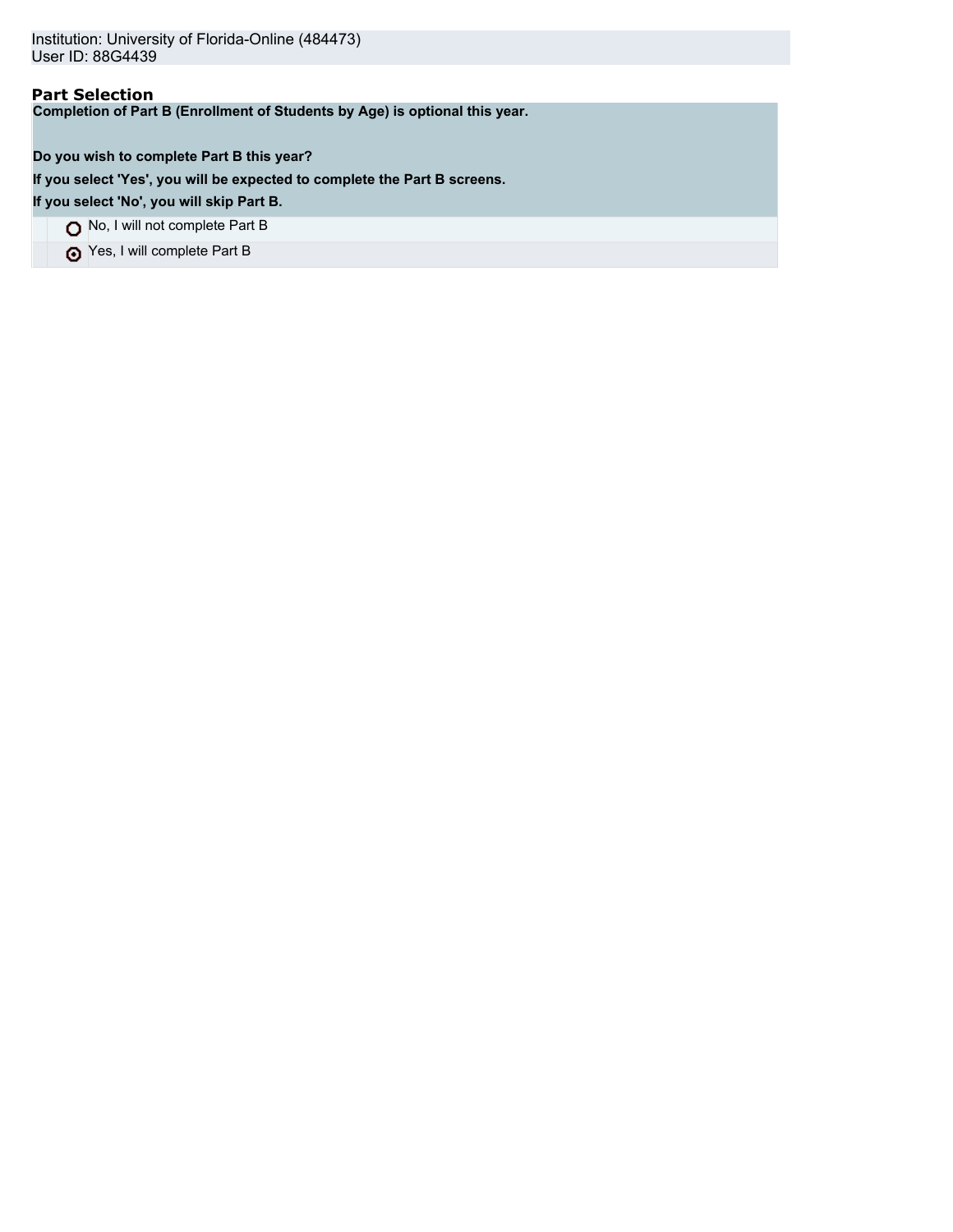### **Fall Enrollment - CIPCODE Selection**

**Indicate which of the following fields of study are offered by your institution. Students are to be reported by their major field of study for the categories listed below. Fields for which enrollment was reported for Fall 2014 have already been checked; please make sure all listed fields offered by your institution are checked.**

|   |               | Undergraduate and graduate fields                                                       |
|---|---------------|-----------------------------------------------------------------------------------------|
|   | ⊕☑            | 13,0000 -- Education                                                                    |
|   |               | $14.0000 -$ Engineering                                                                 |
|   | ⊕☑            | 26.0000 -- Biological and Biomedical Sciences                                           |
|   | ⊕☑            | 27,0000 -- Mathematics                                                                  |
|   | $\circledast$ | 40.0000 -- Physical Sciences                                                            |
|   | ☑             | 52.0000 -- Business, Management, Marketing, and Related Support Services                |
|   |               |                                                                                         |
|   |               | None of the above                                                                       |
|   |               |                                                                                         |
| ☑ |               | Yes, I confirm that I reviewed the fields of study are offered by my institution above. |
|   |               |                                                                                         |
|   |               | You may use the space below to provide context for the data you've reported above.      |
|   |               |                                                                                         |
|   |               |                                                                                         |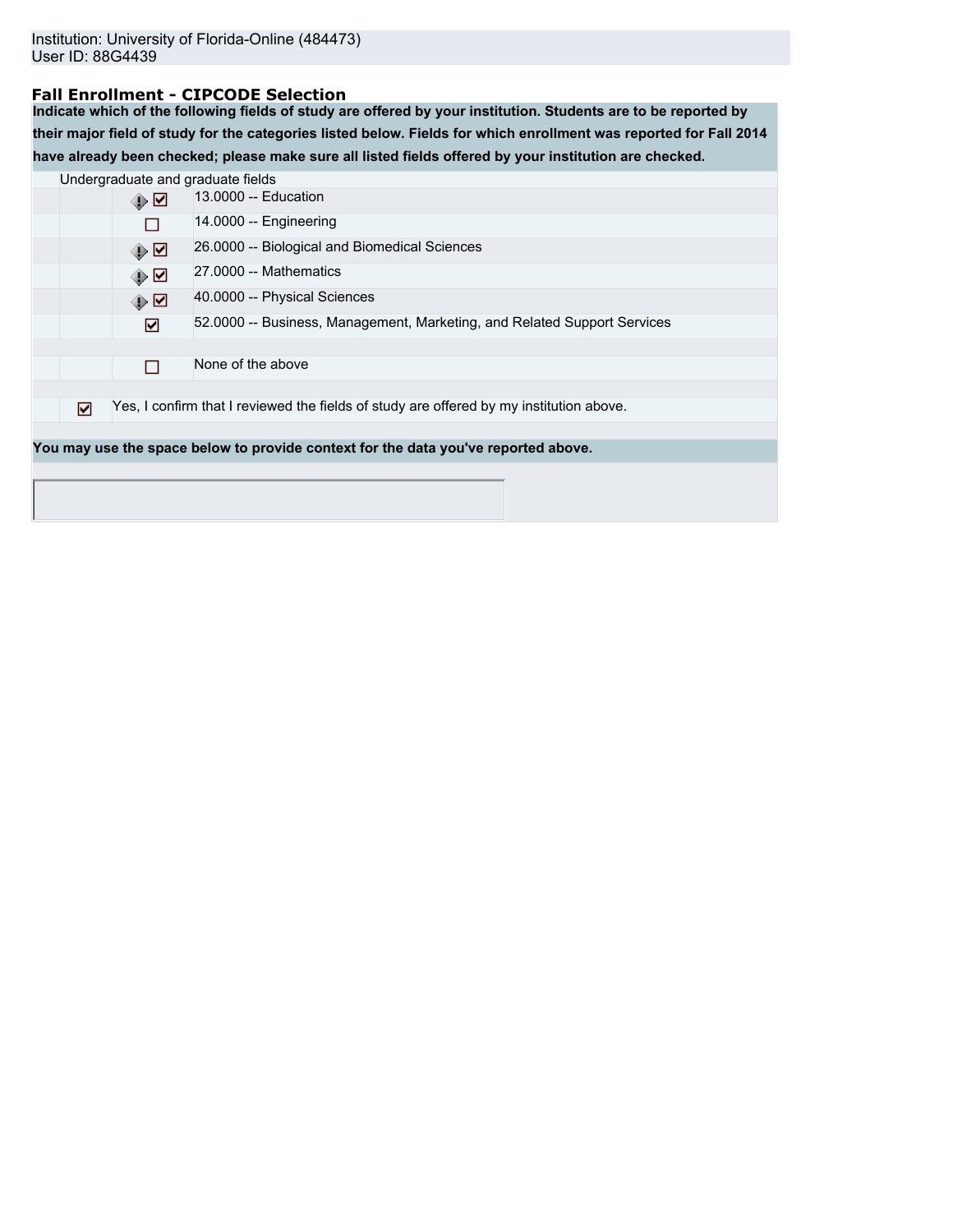### **Part A - Fall Enrollment for Full-Time Undergraduate Students**

**Enrollment as of the institution's official fall reporting date or as of October 15, 2016**

#### **Full-time Undergraduate Students**

**Reporting Reminders:**

•**Report Hispanic/Latino individuals of any race as Hispanic/Latino**

•**Report race for non-Hispanic/Latino individuals only**

•**Even though Teacher Preparation certificate programs may require a bachelor's degree for admission, they are**

**considered subbaccalaureate undergraduate programs, and students in these programs are undergraduate students.**

#### **Men**

| Enrolled for credit                             |                |                | Degree/certificate-seeking                      | Non-degree/                          | Total,                  |                                                      |
|-------------------------------------------------|----------------|----------------|-------------------------------------------------|--------------------------------------|-------------------------|------------------------------------------------------|
|                                                 |                |                | First-time Transfer-in Continuing/<br>Returning | Total degree/certificate-<br>seeking | non-certificate-seeking | <b>Full-time</b><br>undergraduate<br><b>students</b> |
| Nonresident alien                               | $\Omega$       | $\Omega$       | 2                                               |                                      | 0                       |                                                      |
| Hispanic/Latino                                 | 47             | 9              | 24                                              | 80                                   | 0                       | 80                                                   |
| American Indian<br>or Alaska Native             | O              | 0              | 2                                               |                                      | 0                       | $\overline{2}$                                       |
| Asian                                           | 6              |                | 6                                               | 13                                   | $\overline{2}$          | 15                                                   |
| <b>Black or African</b><br>American             |                | 9              | 16                                              | 29                                   | 0                       | 29                                                   |
| Native Hawaiian<br>or Other Pacific<br>Islander |                | 0              |                                                 |                                      | 0                       |                                                      |
| White                                           | 98             | 41             | 110                                             | 249                                  | 4                       | 253                                                  |
| Two or more<br>races                            |                |                | 2                                               | 10                                   | 0                       | 10                                                   |
| Race and<br>ethnicity unknown                   | 5              | $\overline{2}$ | 8                                               | 15                                   | 0                       | 15                                                   |
| <b>Total men</b>                                | $\bigcirc$ 167 | 63             | 171                                             | $\bigcirc$ 401                       | 6                       | 407                                                  |
| Total men prior<br>year                         | 94             | 86             | 106                                             | 286                                  | 6                       | 292                                                  |

|--|

| women                                           |                                                                                         |     |                            |                                                      |                |       |
|-------------------------------------------------|-----------------------------------------------------------------------------------------|-----|----------------------------|------------------------------------------------------|----------------|-------|
| Enrolled for credit                             |                                                                                         |     | Degree/certificate-seeking | Non-degree/                                          | Total,         |       |
|                                                 | First-time Transfer-in Continuing/<br>Total degree/certificate-<br>Returning<br>seeking |     | non-certificate-seeking    | <b>Full-time</b><br>undergraduate<br><b>students</b> |                |       |
| Nonresident alien                               | 0                                                                                       | 1   | 0                          |                                                      | 0              |       |
| Hispanic/Latino                                 | 66                                                                                      | 15  | 55                         | 136                                                  | 0              | 136   |
| American Indian<br>or Alaska Native             | 0                                                                                       | 0   | 4                          | 4                                                    |                | 5     |
| Asian                                           | 14                                                                                      | 3   | 13                         | 30                                                   | 0              | 30    |
| <b>Black or African</b><br>American             | 9                                                                                       | 5   | 14                         | 28                                                   | 0              | 28    |
| Native Hawaiian<br>or Other Pacific<br>Islander |                                                                                         | 0   | 0                          |                                                      | $\Omega$       | 1     |
| White                                           | 134                                                                                     | 59  | 183                        | 376                                                  |                | 377   |
| Two or more<br>races                            | 10                                                                                      | 0   | 8                          | 18                                                   | $\Omega$       | 18    |
| Race and<br>ethnicity unknown                   |                                                                                         | 11  | 13                         | 25                                                   | $\Omega$       | 25    |
| <b>Total women</b>                              | $\bigtriangledown$ 235                                                                  | 94  | 290                        | 619                                                  | $\overline{2}$ | 621   |
| Total women prior<br>vear                       | 152                                                                                     | 137 | 157                        | 446                                                  |                | 447   |
| <b>Grand total</b>                              | 402                                                                                     | 157 | 461                        | 1,020                                                | 8              | 1,028 |
| (men+women)                                     |                                                                                         |     |                            |                                                      |                |       |
| <b>Grand total</b><br>(men+women)<br>prior year | 246                                                                                     | 223 | 263                        | 732                                                  | 7              | 739   |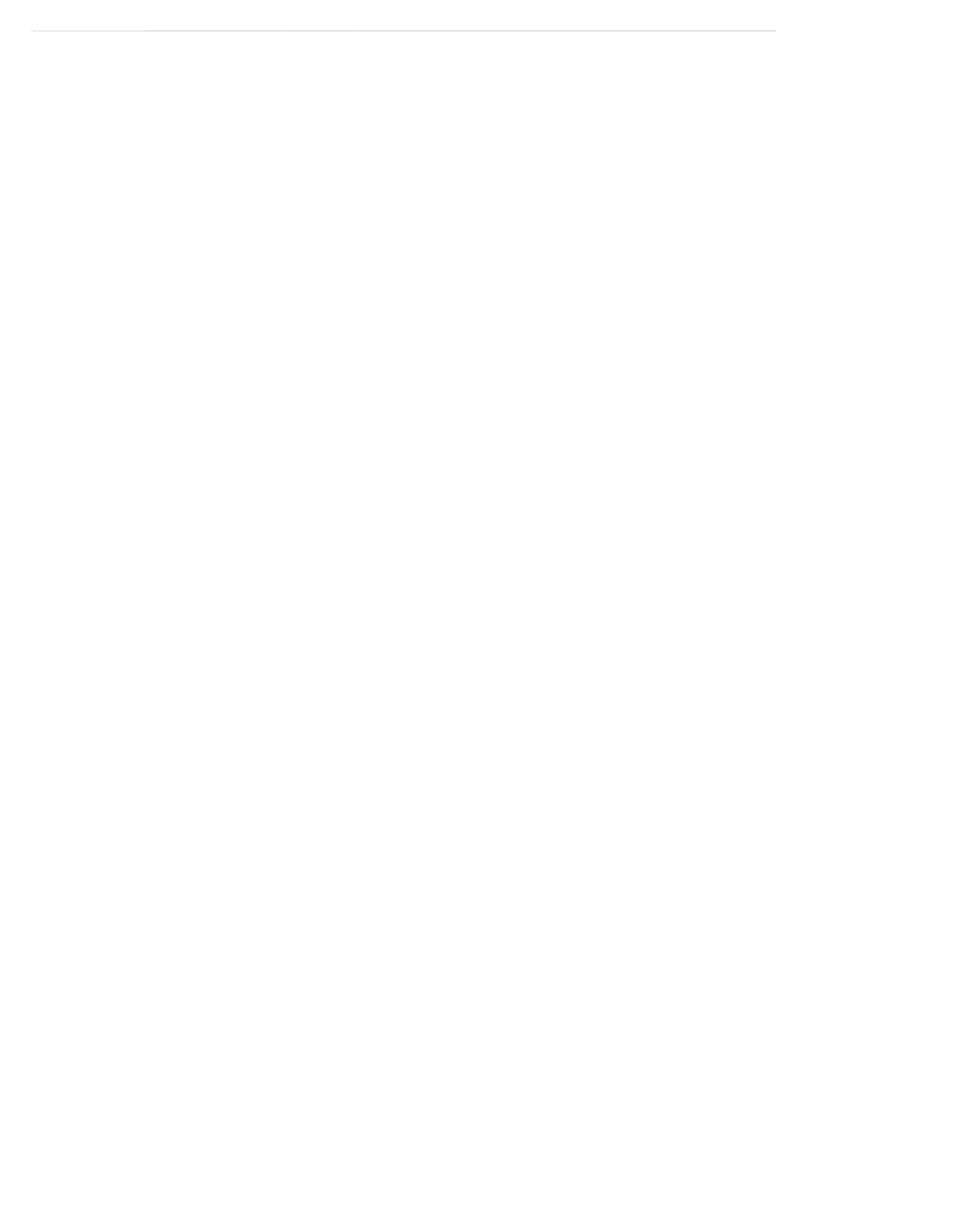**Enrollment as of the institution's official fall reporting date or as of October 15, 2016**

#### **CIPCODE: 13.0000 -- Education**

### **Full-time undergraduate students**

•**Report Hispanic/Latino individuals of any race as Hispanic/Latino**

| ı<br><b>STATE OF STATE OF STATE OF STATE OF STATE OF STATE OF STATE OF STATE OF STATE OF STATE OF STATE OF STATE OF S</b> | we<br><b>Contract Contract Contract Contract Contract Contract Contract Contract Contract Contract Contract Contract Co</b> |  |  |
|---------------------------------------------------------------------------------------------------------------------------|-----------------------------------------------------------------------------------------------------------------------------|--|--|
|                                                                                                                           |                                                                                                                             |  |  |

| Returning |                            | Non-degree/ | Total.<br>full-time<br>undergraduate<br>students                 |
|-----------|----------------------------|-------------|------------------------------------------------------------------|
|           |                            |             |                                                                  |
|           |                            |             |                                                                  |
|           |                            |             |                                                                  |
|           |                            |             |                                                                  |
|           |                            |             |                                                                  |
|           |                            |             |                                                                  |
|           |                            |             |                                                                  |
|           |                            |             | 0                                                                |
|           |                            |             |                                                                  |
|           |                            |             |                                                                  |
|           | Degree/certificate-seeking |             | First-time Transfer-in Continuing/ Total non-certificate-seeking |

| <b>Women</b>                              |                            |           |                |                                                                                |                                                  |
|-------------------------------------------|----------------------------|-----------|----------------|--------------------------------------------------------------------------------|--------------------------------------------------|
| Students enrolled for credit              | Degree/certificate-seeking | Returning |                | Non-degree/<br>First-time Transfer-in Continuing/Total non-certificate-seeking | Total,<br>full-time<br>undergraduate<br>students |
| Nonresident alien                         |                            | 0         |                |                                                                                |                                                  |
| Hispanic/Latino                           |                            | 0         |                |                                                                                |                                                  |
| American Indian or Alaska Native          |                            |           |                |                                                                                |                                                  |
| Asian                                     |                            |           |                |                                                                                |                                                  |
| <b>Black or African American</b>          |                            | 0         |                |                                                                                |                                                  |
| Native Hawaiian or Other Pacific Islander |                            | O         |                |                                                                                |                                                  |
| White                                     |                            |           |                |                                                                                |                                                  |
| Two or more races                         |                            |           |                |                                                                                |                                                  |
| Race and ethnicity unknown                |                            | 0         |                |                                                                                |                                                  |
| <b>Total women</b>                        |                            |           | 2              | O                                                                              |                                                  |
|                                           |                            |           |                |                                                                                |                                                  |
| Grand total (men+women)                   |                            | O         | $\overline{2}$ | O                                                                              |                                                  |
| Grand total (men+women) 2014-15           |                            |           |                |                                                                                |                                                  |
|                                           |                            |           |                |                                                                                |                                                  |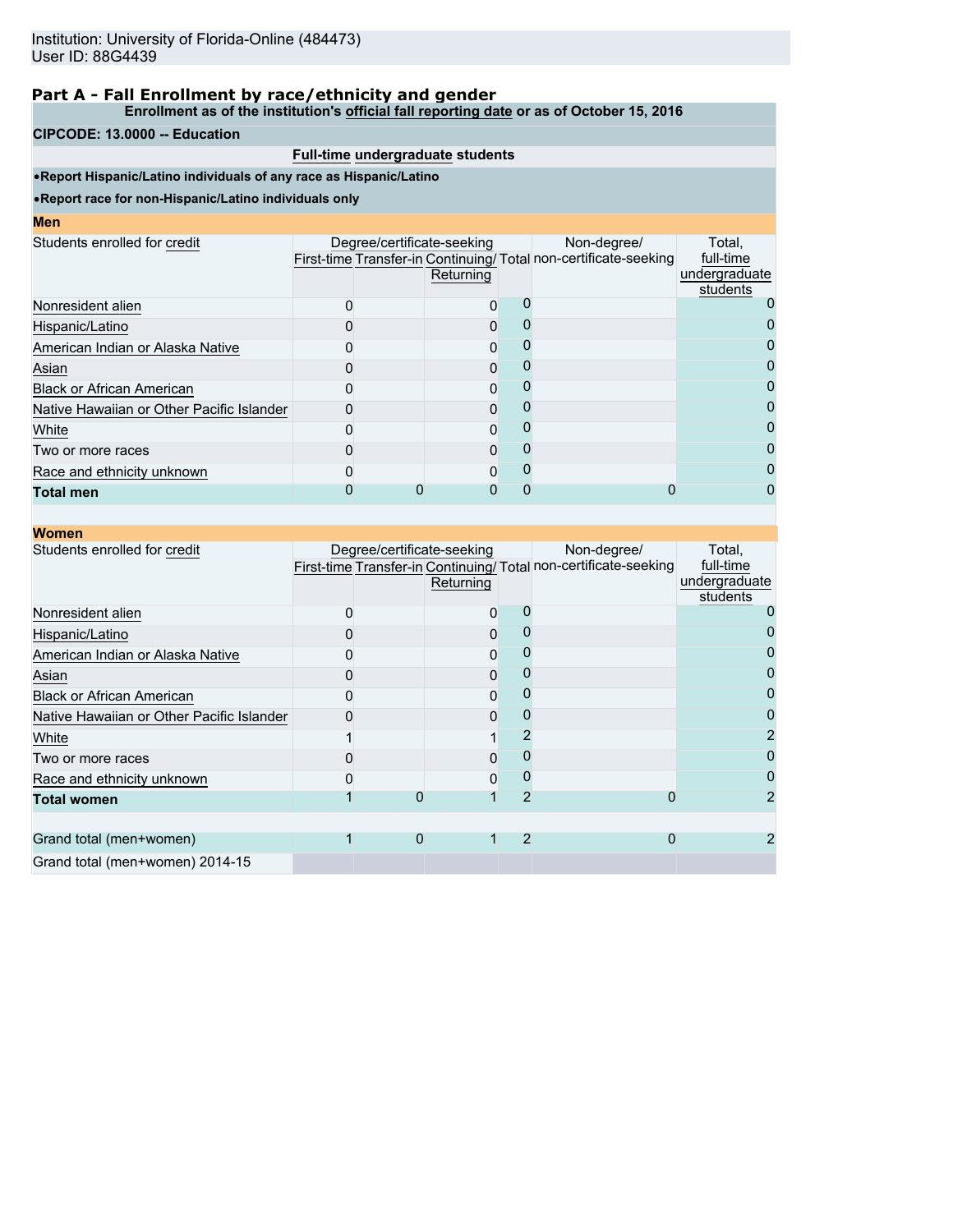**Enrollment as of the institution's official fall reporting date or as of October 15, 2016**

#### **CIPCODE: 26.0000 -- Biological and Biomedical Sciences**

### **Full-time undergraduate students**

•**Report Hispanic/Latino individuals of any race as Hispanic/Latino**

| ı<br>we |  |  |
|---------|--|--|
|         |  |  |
|         |  |  |

| мен                                       |                            |           |                                                                                |                                                  |
|-------------------------------------------|----------------------------|-----------|--------------------------------------------------------------------------------|--------------------------------------------------|
| Students enrolled for credit              | Degree/certificate-seeking | Returning | Non-degree/<br>First-time Transfer-in Continuing/Total non-certificate-seeking | Total.<br>full-time<br>undergraduate<br>students |
| Nonresident alien                         |                            | O         |                                                                                |                                                  |
| Hispanic/Latino                           |                            |           |                                                                                |                                                  |
| American Indian or Alaska Native          |                            |           |                                                                                |                                                  |
| Asian                                     |                            |           |                                                                                |                                                  |
| <b>Black or African American</b>          |                            |           |                                                                                | 0                                                |
| Native Hawaiian or Other Pacific Islander |                            |           |                                                                                |                                                  |
| White                                     |                            |           |                                                                                | 2                                                |
| Two or more races                         |                            |           |                                                                                | 0                                                |
| Race and ethnicity unknown                |                            |           |                                                                                |                                                  |
| Total men                                 |                            |           |                                                                                | 5                                                |
|                                           |                            |           |                                                                                |                                                  |

| <b>Women</b>                              |    |   |                                         |    |                                                                                |                                                  |
|-------------------------------------------|----|---|-----------------------------------------|----|--------------------------------------------------------------------------------|--------------------------------------------------|
| Students enrolled for credit              |    |   | Degree/certificate-seeking<br>Returning |    | Non-degree/<br>First-time Transfer-in Continuing/Total non-certificate-seeking | Total,<br>full-time<br>undergraduate<br>students |
| Nonresident alien                         |    |   |                                         |    |                                                                                |                                                  |
| Hispanic/Latino                           |    |   |                                         |    |                                                                                |                                                  |
| American Indian or Alaska Native          |    |   |                                         |    |                                                                                |                                                  |
| Asian                                     |    |   | 0                                       |    |                                                                                |                                                  |
| <b>Black or African American</b>          |    |   |                                         |    |                                                                                |                                                  |
| Native Hawaiian or Other Pacific Islander |    |   |                                         |    |                                                                                |                                                  |
| White                                     |    |   | 6                                       | 15 |                                                                                | 16                                               |
| Two or more races                         |    |   |                                         |    |                                                                                |                                                  |
| Race and ethnicity unknown                |    |   | 0                                       |    |                                                                                |                                                  |
| <b>Total women</b>                        | 9  |   | 8                                       | 20 |                                                                                | 21                                               |
| Grand total (men+women)                   | 10 | 5 | 10                                      | 25 |                                                                                | 26                                               |
| Grand total (men+women) 2014-15           |    |   |                                         |    |                                                                                |                                                  |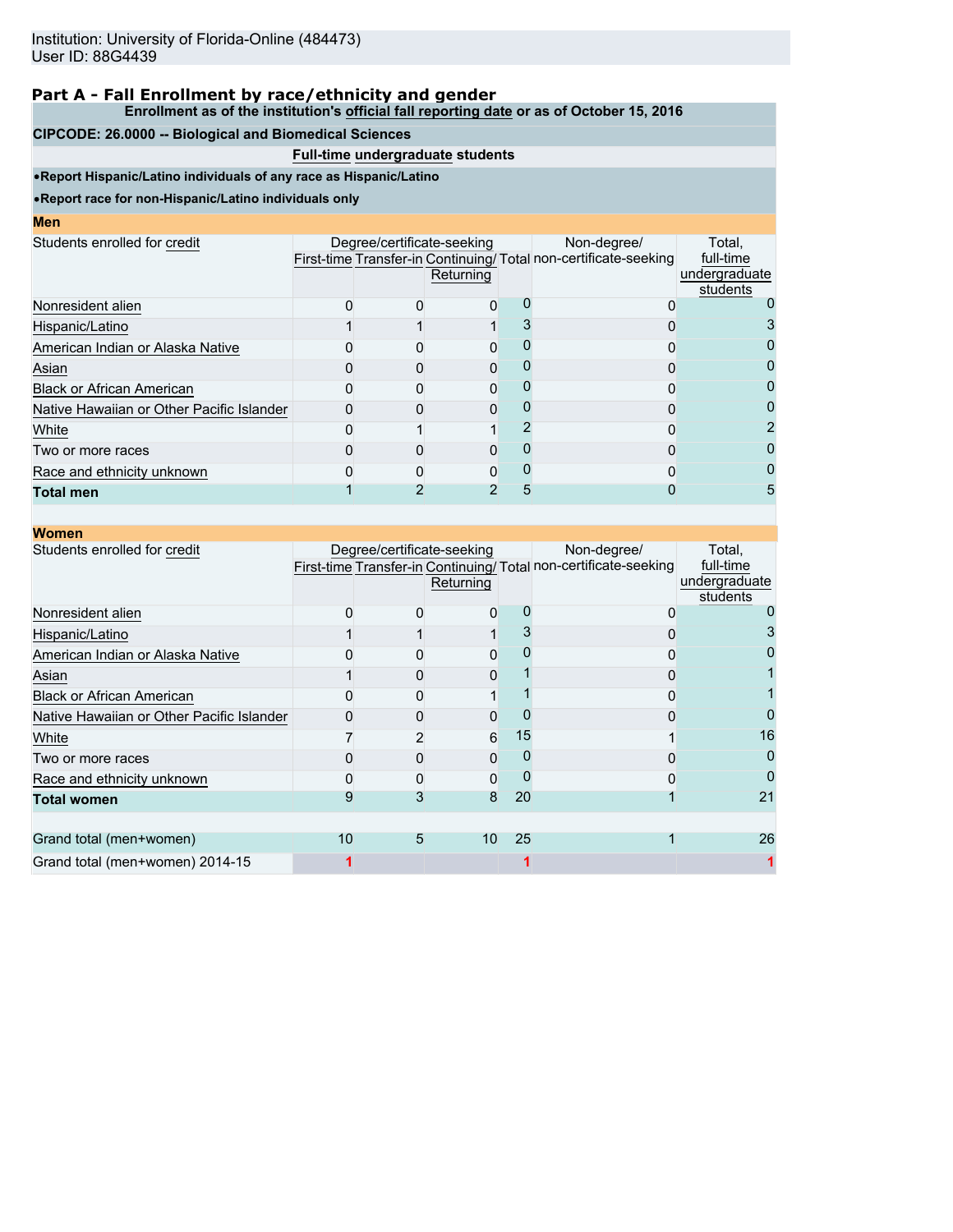### **Enrollment as of the institution's official fall reporting date or as of October 15, 2016**

### **CIPCODE: 27.0000 -- Mathematics and Statistics**

# **Full-time undergraduate students**

•**Report Hispanic/Latino individuals of any race as Hispanic/Latino**

| <b>Men</b>                                |  |                                         |                                                                                |                                                  |
|-------------------------------------------|--|-----------------------------------------|--------------------------------------------------------------------------------|--------------------------------------------------|
| Students enrolled for credit              |  | Degree/certificate-seeking<br>Returning | Non-degree/<br>First-time Transfer-in Continuing/Total non-certificate-seeking | Total,<br>full-time<br>undergraduate<br>students |
| Nonresident alien                         |  |                                         |                                                                                |                                                  |
| Hispanic/Latino                           |  |                                         |                                                                                |                                                  |
| American Indian or Alaska Native          |  |                                         |                                                                                |                                                  |
| Asian                                     |  |                                         |                                                                                |                                                  |
| <b>Black or African American</b>          |  |                                         |                                                                                |                                                  |
| Native Hawaiian or Other Pacific Islander |  |                                         |                                                                                |                                                  |
| White                                     |  |                                         |                                                                                | 4                                                |
| Two or more races                         |  |                                         |                                                                                |                                                  |
| Race/ethnicity unknown                    |  |                                         |                                                                                |                                                  |
| <b>Total men</b>                          |  |                                         |                                                                                |                                                  |

| <b>Women</b>                              |    |          |                                         |    |                                                                                |                                                  |
|-------------------------------------------|----|----------|-----------------------------------------|----|--------------------------------------------------------------------------------|--------------------------------------------------|
| Students enrolled for credit              |    |          | Degree/certificate-seeking<br>Returning |    | Non-degree/<br>First-time Transfer-in Continuing/Total non-certificate-seeking | Total,<br>full-time<br>undergraduate<br>students |
| Nonresident alien                         |    |          | 0                                       |    |                                                                                |                                                  |
| Hispanic/Latino                           |    |          | 0                                       |    |                                                                                |                                                  |
| American Indian or Alaska Native          |    |          | 0                                       |    |                                                                                |                                                  |
| Asian                                     |    |          | 0                                       |    |                                                                                |                                                  |
| <b>Black or African American</b>          |    |          | 0                                       |    |                                                                                |                                                  |
| Native Hawaiian or Other Pacific Islander |    |          | O                                       |    |                                                                                |                                                  |
| White                                     |    |          |                                         |    |                                                                                |                                                  |
| Two or more races                         |    |          | 0                                       |    |                                                                                |                                                  |
| Race/ethnicity unknown                    |    |          | 0                                       |    |                                                                                |                                                  |
| <b>Total women</b>                        |    |          |                                         | 5  | 0                                                                              | 5                                                |
|                                           |    |          |                                         |    |                                                                                |                                                  |
| Grand total (men+women)                   | 11 | $\Omega$ | 3                                       | 14 | 0                                                                              | 14                                               |
| Grand total (men+women) 2014-15           |    |          |                                         |    |                                                                                |                                                  |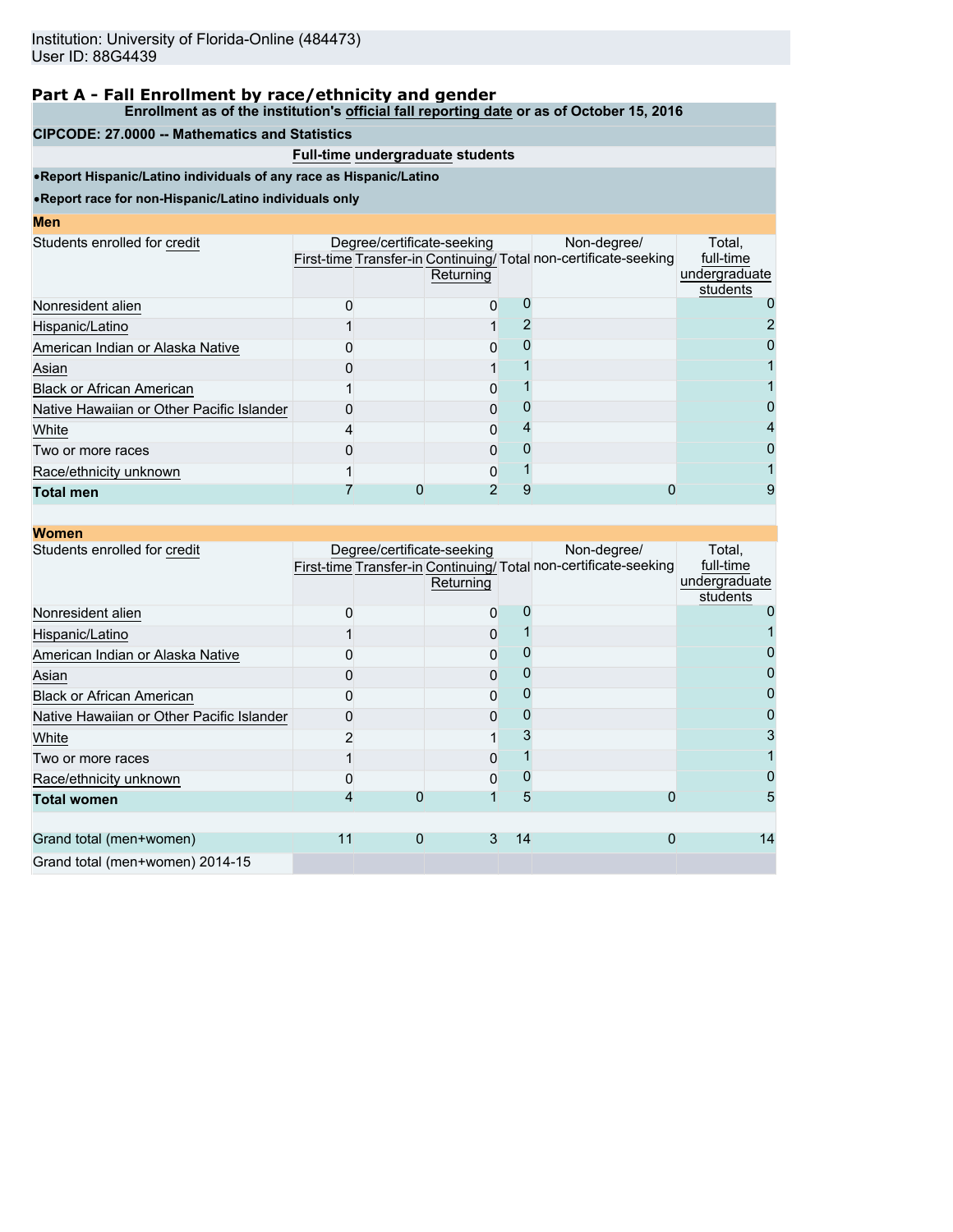**Enrollment as of the institution's official fall reporting date or as of October 15, 2016**

#### **CIPCODE: 40.0000 -- Physical Sciences**

### **Full-time undergraduate students**

•**Report Hispanic/Latino individuals of any race as Hispanic/Latino**

| I<br>ш<br>۱<br><b>STATE OF STATE OF STATE OF STATE OF STATE OF STATE OF STATE OF STATE OF STATE OF STATE OF STATE OF STATE OF S</b> |  |  |
|-------------------------------------------------------------------------------------------------------------------------------------|--|--|
|                                                                                                                                     |  |  |

| мен                                       |                            |           |   |                                                                                |                                                  |
|-------------------------------------------|----------------------------|-----------|---|--------------------------------------------------------------------------------|--------------------------------------------------|
| Students enrolled for credit              | Degree/certificate-seeking | Returning |   | Non-degree/<br>First-time Transfer-in Continuing/Total non-certificate-seeking | Total.<br>full-time<br>undergraduate<br>students |
| Nonresident alien                         |                            | 0         |   |                                                                                |                                                  |
| Hispanic/Latino                           |                            |           |   |                                                                                |                                                  |
| American Indian or Alaska Native          |                            |           |   |                                                                                | O                                                |
| Asian                                     |                            |           |   |                                                                                | 0                                                |
| <b>Black or African American</b>          |                            |           |   |                                                                                | 0                                                |
| Native Hawaiian or Other Pacific Islander |                            |           |   |                                                                                |                                                  |
| White                                     |                            | 2         |   |                                                                                |                                                  |
| Two or more races                         |                            |           |   |                                                                                |                                                  |
| Race/ethnicity unknown                    |                            |           |   |                                                                                |                                                  |
| <b>Total men</b>                          |                            | າ         | 6 |                                                                                |                                                  |
|                                           |                            |           |   |                                                                                |                                                  |

| <b>Women</b>                              |   |                                         |   |                                                                                |                                                  |
|-------------------------------------------|---|-----------------------------------------|---|--------------------------------------------------------------------------------|--------------------------------------------------|
| Students enrolled for credit              |   | Degree/certificate-seeking<br>Returning |   | Non-degree/<br>First-time Transfer-in Continuing/Total non-certificate-seeking | Total,<br>full-time<br>undergraduate<br>students |
| Nonresident alien                         |   | 0                                       |   |                                                                                |                                                  |
| Hispanic/Latino                           |   | 0                                       |   |                                                                                |                                                  |
| American Indian or Alaska Native          |   |                                         |   |                                                                                |                                                  |
| Asian                                     |   | 0                                       |   |                                                                                |                                                  |
| <b>Black or African American</b>          |   | 0                                       |   |                                                                                |                                                  |
| Native Hawaiian or Other Pacific Islander |   |                                         |   |                                                                                |                                                  |
| White                                     |   |                                         |   |                                                                                |                                                  |
| Two or more races                         |   |                                         |   |                                                                                |                                                  |
| Race/ethnicity unknown                    |   | $\Omega$                                |   |                                                                                |                                                  |
| <b>Total women</b>                        |   | 0                                       | O |                                                                                |                                                  |
|                                           |   |                                         |   |                                                                                |                                                  |
| Grand total (men+women)                   | 3 | 2                                       | 6 |                                                                                |                                                  |
| Grand total (men+women) 2014-15           |   |                                         |   |                                                                                |                                                  |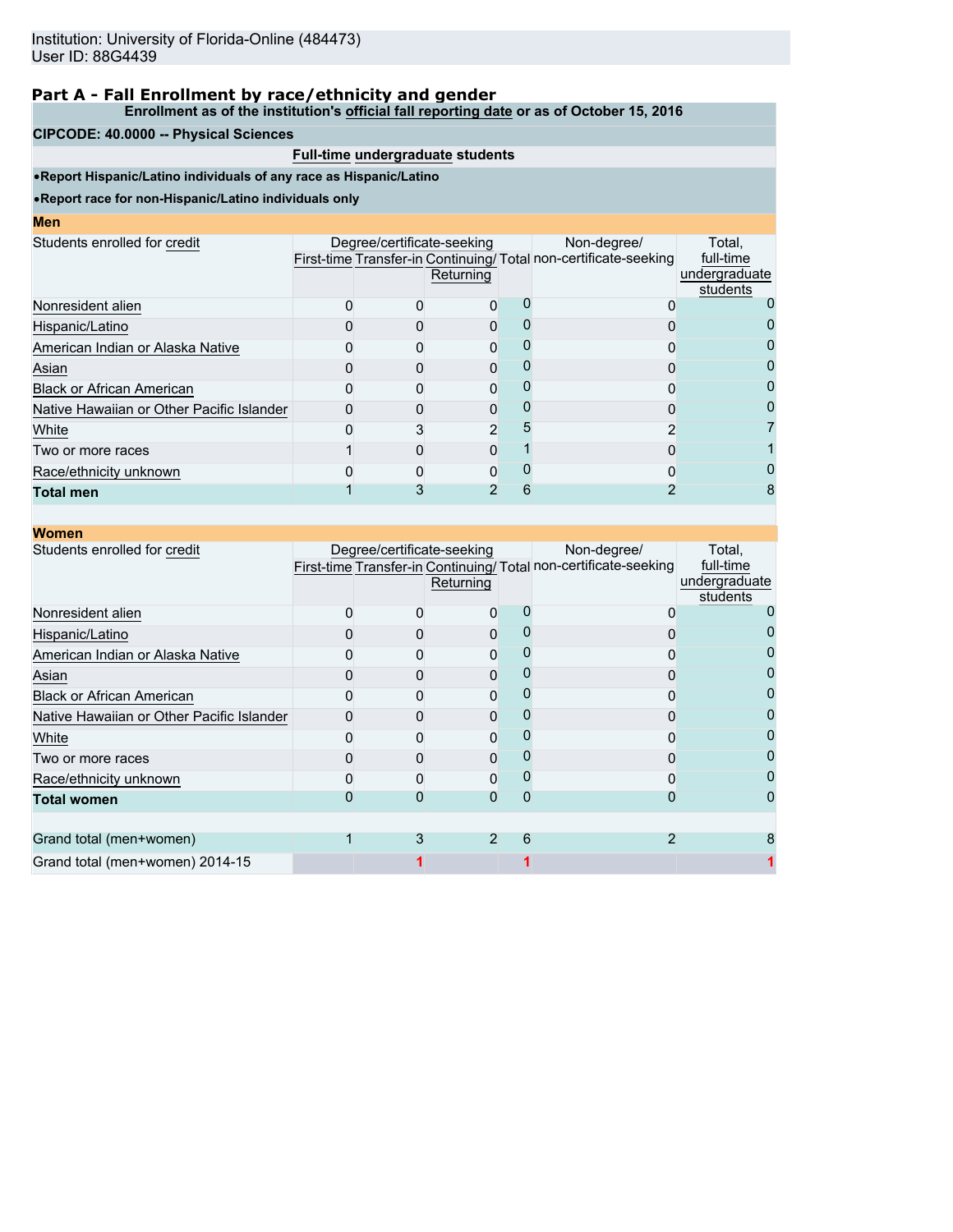**Enrollment as of the institution's official fall reporting date or as of October 15, 2016**

# **CIPCODE: 52.0000 -- Business, Management, Marketing and Related Support Services**

### **Full-time undergraduate students**

•**Report Hispanic/Latino individuals of any race as Hispanic/Latino**

|  | ме | г |  |
|--|----|---|--|
|  |    |   |  |

| Men                                       |              |                            |           |     |                                                                 |               |
|-------------------------------------------|--------------|----------------------------|-----------|-----|-----------------------------------------------------------------|---------------|
| Students enrolled for credit              |              | Degree/certificate-seeking |           |     | Non-degree/                                                     | Total,        |
|                                           |              |                            |           |     | First-time Transfer-in Continuing/Total non-certificate-seeking | full-time     |
|                                           |              |                            | Returning |     |                                                                 | undergraduate |
| Nonresident alien                         | <sup>0</sup> |                            |           |     |                                                                 | students      |
|                                           |              |                            |           |     |                                                                 |               |
| Hispanic/Latino                           | 20           |                            | 4         | 25  |                                                                 | 25            |
| American Indian or Alaska Native          |              |                            |           |     |                                                                 |               |
| Asian                                     |              |                            |           |     |                                                                 |               |
| <b>Black or African American</b>          |              |                            | 2         |     |                                                                 |               |
| Native Hawaiian or Other Pacific Islander |              |                            | ი         |     |                                                                 | $\mathbf{O}$  |
| White                                     | 38           | 9                          | 42        | 89  |                                                                 | 89            |
| Two or more races                         |              |                            | 0         |     |                                                                 | 4             |
| Race/ethnicity unknown                    |              |                            | 5         | 10  |                                                                 | 10            |
| <b>Total men</b>                          | 68           | 17                         | 55        | 140 |                                                                 | 140           |

| <b>Women</b>                              |                |                            |           |          |                                                                                 |                                                  |
|-------------------------------------------|----------------|----------------------------|-----------|----------|---------------------------------------------------------------------------------|--------------------------------------------------|
| Students enrolled for credit              |                | Degree/certificate-seeking | Returning |          | Non-degree/<br>First-time Transfer-in Continuing/ Total non-certificate-seeking | Total,<br>full-time<br>undergraduate<br>students |
| Nonresident alien                         | $\Omega$       |                            | 0         | $\left($ |                                                                                 |                                                  |
| Hispanic/Latino                           | 15             | 4                          | 17        | 36       |                                                                                 | 36                                               |
| American Indian or Alaska Native          |                |                            |           |          |                                                                                 |                                                  |
| Asian                                     | 3              | 0                          | 4         |          |                                                                                 |                                                  |
| <b>Black or African American</b>          | $\overline{2}$ |                            |           |          |                                                                                 |                                                  |
| Native Hawaiian or Other Pacific Islander | O              |                            | 0         |          |                                                                                 | O                                                |
| White                                     | 15             | 11                         | 22        | 48       |                                                                                 | 48                                               |
| Two or more races                         |                | $\mathbf{0}$               | 2         |          |                                                                                 |                                                  |
| Race/ethnicity unknown                    |                | $\overline{2}$             | 3         | 6        |                                                                                 | 6                                                |
| <b>Total women</b>                        | 36             | 18                         | 50        | 104      | 0                                                                               | 104                                              |
|                                           |                |                            |           |          |                                                                                 |                                                  |
| Grand total (men+women)                   | 104            | 35                         |           | 105 244  | 0                                                                               | 244                                              |
| Grand total (men+women) 2014-15           | $\mathbf{2}$   | 47                         | 107       | 156      |                                                                                 | 156                                              |
|                                           |                |                            |           |          |                                                                                 |                                                  |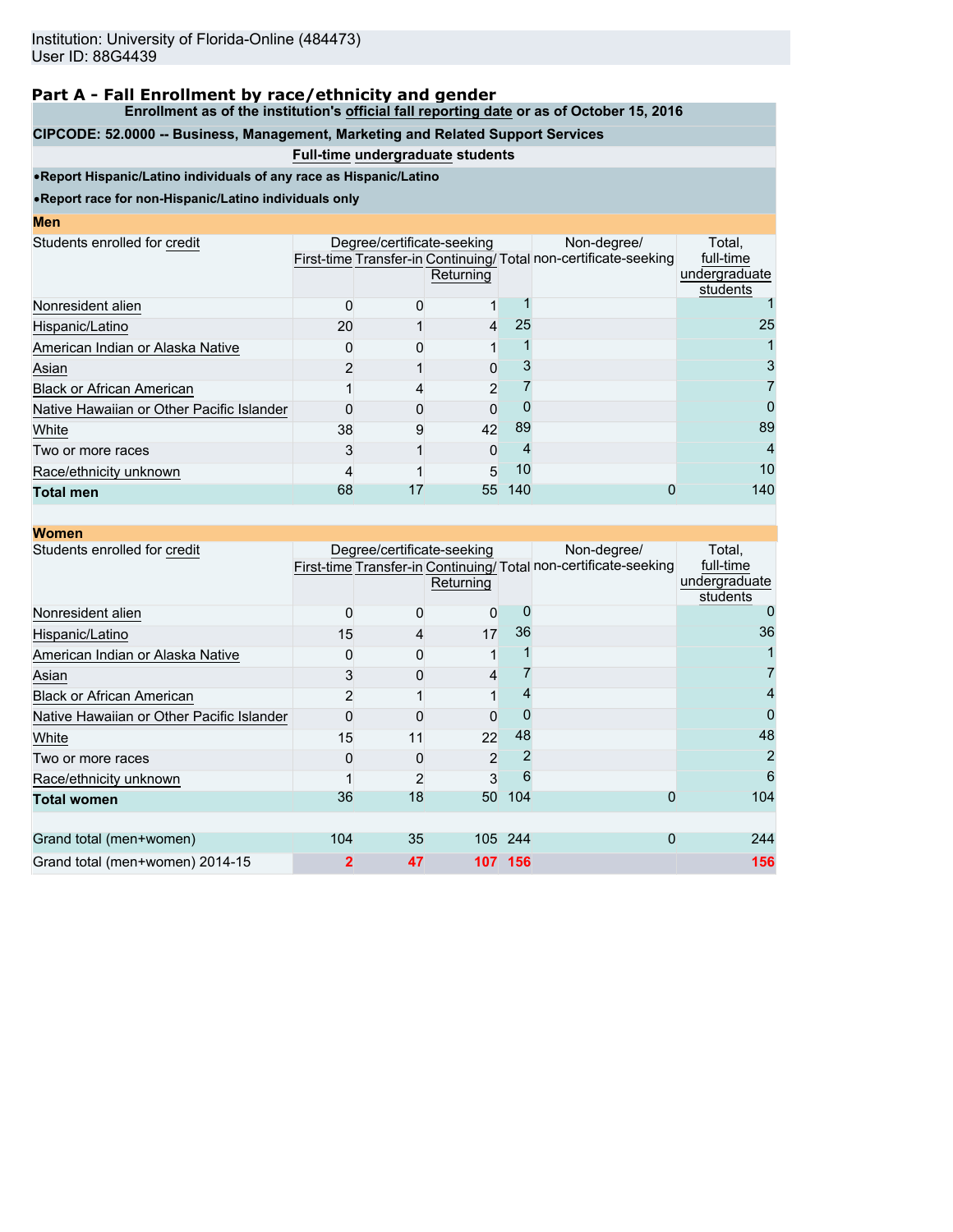### **Part A - Fall Enrollment for Part-time Undergraduate Students**

**Enrollment as of the institution's official fall reporting date or as of October 15, 2016**

#### **Part-time Undergraduate Students**

**Reporting Reminders:**

•**Report Hispanic/Latino individuals of any race as Hispanic/Latino**

•**Report race for non-Hispanic/Latino individuals only**

•**Even though Teacher Preparation certificate programs may require a bachelor's degree for admission, they are**

**considered subbaccalaureate undergraduate programs, and students in these programs are undergraduate students.**

#### **Men**

| Enrolled for credit                                    |    | Degree/certificate-seeking | Non-degree/                                     | Total,                               |                         |                                        |
|--------------------------------------------------------|----|----------------------------|-------------------------------------------------|--------------------------------------|-------------------------|----------------------------------------|
|                                                        |    |                            | First-time Transfer-in Continuing/<br>Returning | Total degree/certificate-<br>seeking | non-certificate-seeking | part-time<br>undergraduate<br>students |
| Nonresident alien                                      |    |                            | 3                                               | 6                                    |                         |                                        |
| Hispanic/Latino                                        |    | 18                         | 53                                              | 78                                   |                         | 78                                     |
| American Indian<br>or Alaska Native                    |    |                            | 4                                               | 6                                    |                         | 7                                      |
| Asian                                                  |    | 8                          | 10                                              | 18                                   |                         | 19                                     |
| <b>Black or African</b><br>American                    |    | 8                          | 22                                              | 33                                   |                         | 36                                     |
| Native Hawaiian<br>or Other Pacific<br><b>Islander</b> |    | 2                          | 3                                               | 5                                    | $\Omega$                | 5                                      |
| White                                                  | 18 | 61                         | 245                                             | 324                                  | 27                      | 351                                    |
| Two or more<br>races                                   |    |                            | 5                                               |                                      | $\Omega$                | 7                                      |
| Race and ethnicity<br>unknown                          |    | 5                          | 18                                              | 26                                   | $\overline{2}$          | 28                                     |
| <b>Total men</b>                                       | 34 | 106                        | 363                                             | 503                                  | 35                      | 538                                    |
| Total men prior<br>year                                | 30 | 129                        | 244                                             | 403                                  | 21                      | 424                                    |

| <b>Women</b>                                           |                |             |                                                 |                                      |                         |                                        |
|--------------------------------------------------------|----------------|-------------|-------------------------------------------------|--------------------------------------|-------------------------|----------------------------------------|
| Enrolled for credit                                    |                |             | Degree/certificate-seeking                      |                                      | Non-degree/             | Total,                                 |
|                                                        |                |             | First-time Transfer-in Continuing/<br>Returning | Total degree/certificate-<br>seeking | non-certificate-seeking | part-time<br>undergraduate<br>students |
| Nonresident alien                                      | 0              |             | 3                                               | $\overline{4}$                       | 0                       | $\overline{4}$                         |
| Hispanic/Latino                                        | 8              | 18          | 69                                              | 95                                   | 4                       | 99                                     |
| American Indian<br>or Alaska Native                    | 0              |             | 6                                               |                                      | 0                       | 7                                      |
| Asian                                                  | 0              |             | 17                                              | 18                                   | 3                       | 21                                     |
| <b>Black or African</b><br>American                    | $\overline{2}$ | 12          | 30                                              | 44                                   | $\overline{2}$          | 46                                     |
| Native Hawaiian<br>or Other Pacific<br><b>Islander</b> | 0              | $\mathbf 0$ | $\overline{2}$                                  | $\overline{2}$                       | 0                       | $\overline{2}$                         |
| White                                                  | 23             | 86          | 325                                             | 434                                  | 26                      | 460                                    |
| Two or more<br>races                                   |                | 3           | 6                                               | 10                                   | 1                       | 11                                     |
| Race and ethnicity<br>unknown                          | $\Omega$       | 8           | 15                                              | 23                                   | 1                       | 24                                     |
| <b>Total women</b>                                     | 34             | 130         | 473                                             | 637                                  | 37                      | $\bigcirc$ 674                         |
| Total women prior<br>vear                              | 41             | 153         | 267                                             | 461                                  | 17                      | 478                                    |
|                                                        |                |             |                                                 |                                      |                         |                                        |
| <b>Grand total</b><br>(men+women)                      | 68             | 236         | 836                                             | 1,140                                | 72                      | 1,212                                  |
| Grand total<br>(men+women)<br>prior year               | 71             | 282         | 511                                             | 864                                  | 38                      | 902                                    |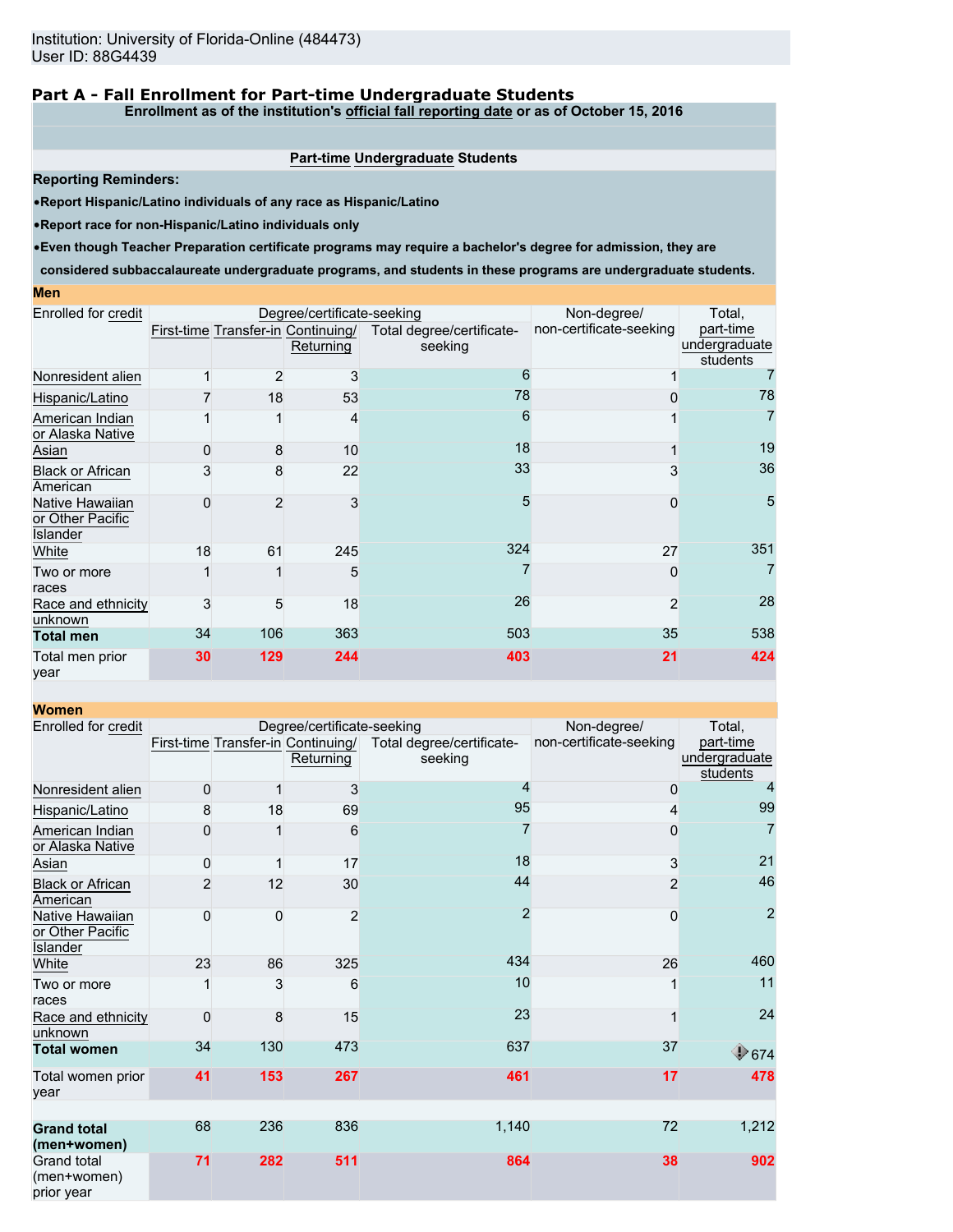**Enrollment as of the institution's official fall reporting date or as of October 15, 2016**

#### **CIPCODE: 13.0000 -- Education**

### **Part-time undergraduate students**

•**Report Hispanic/Latino individuals of any race as Hispanic/Latino**

| I<br>ш<br>۱<br><b>STATE OF STATE OF STATE OF STATE OF STATE OF STATE OF STATE OF STATE OF STATE OF STATE OF STATE OF STATE OF S</b> |  |  |
|-------------------------------------------------------------------------------------------------------------------------------------|--|--|
|                                                                                                                                     |  |  |

| шы                                        |                            |           |                                                                                |                                                  |
|-------------------------------------------|----------------------------|-----------|--------------------------------------------------------------------------------|--------------------------------------------------|
| Students enrolled for credit              | Degree/certificate-seeking | Returning | Non-degree/<br>First-time Transfer-in Continuing/Total non-certificate-seeking | Total.<br>part-time<br>undergraduate<br>students |
| Nonresident alien                         |                            | O)        |                                                                                |                                                  |
| Hispanic/Latino                           |                            |           |                                                                                |                                                  |
| American Indian or Alaska Native          |                            |           |                                                                                | 0                                                |
| Asian                                     |                            |           |                                                                                | 0                                                |
| <b>Black or African American</b>          |                            |           |                                                                                |                                                  |
| Native Hawaiian or Other Pacific Islander |                            |           |                                                                                |                                                  |
| White                                     |                            |           |                                                                                | O                                                |
| Two or more races                         |                            |           |                                                                                |                                                  |
| Race/ethnicity unknown                    |                            |           |                                                                                |                                                  |
| <b>Total men</b>                          |                            |           |                                                                                |                                                  |
|                                           |                            |           |                                                                                |                                                  |

| <b>Women</b>                              |                            |           |          |                                                                                |                                                  |
|-------------------------------------------|----------------------------|-----------|----------|--------------------------------------------------------------------------------|--------------------------------------------------|
| Students enrolled for credit              | Degree/certificate-seeking | Returning |          | Non-degree/<br>First-time Transfer-in Continuing/Total non-certificate-seeking | Total,<br>part-time<br>undergraduate<br>students |
| Nonresident alien                         |                            | 0         |          |                                                                                |                                                  |
| Hispanic/Latino                           |                            | 0         |          |                                                                                |                                                  |
| American Indian or Alaska Native          |                            | 0         |          |                                                                                |                                                  |
| Asian                                     |                            | 0         |          |                                                                                |                                                  |
| <b>Black or African American</b>          |                            | 0         |          |                                                                                |                                                  |
| Native Hawaiian or Other Pacific Islander |                            | O         |          |                                                                                |                                                  |
| White                                     |                            |           |          |                                                                                |                                                  |
| Two or more races                         |                            | 0         |          |                                                                                |                                                  |
| Race/ethnicity unknown                    |                            | $\Omega$  |          |                                                                                |                                                  |
| <b>Total women</b>                        |                            | 0         | O        |                                                                                |                                                  |
| Grand total (men+women)                   | 0                          | $\Omega$  | $\Omega$ | 0                                                                              |                                                  |
| Grand total (men+women) 2014-15           |                            |           |          |                                                                                |                                                  |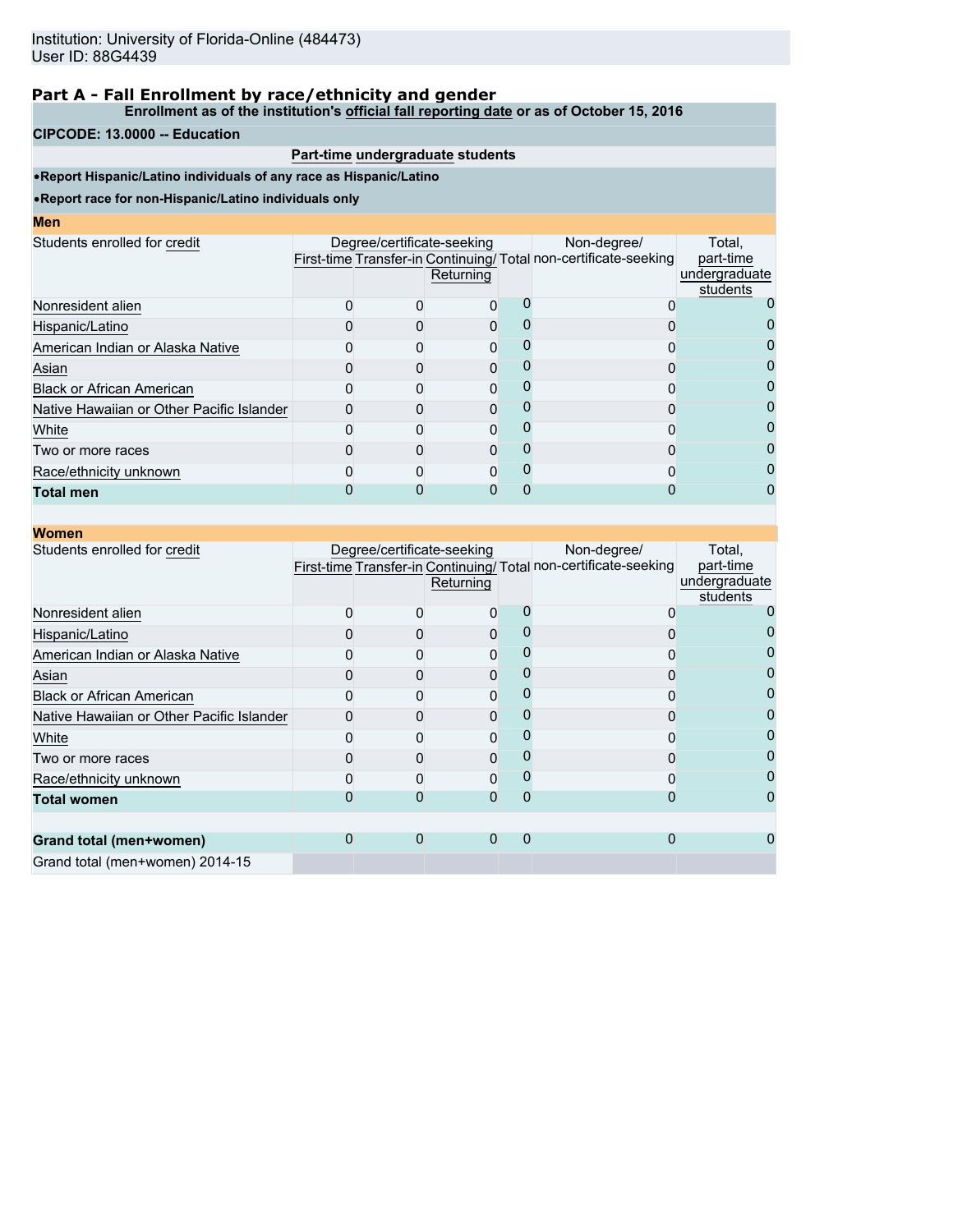**Enrollment as of the institution's official fall reporting date or as of October 15, 2016**

#### **CIPCODE: 26.0000 -- Biological and Biomedical Sciences**

### **Part-time undergraduate students**

•**Report Hispanic/Latino individuals of any race as Hispanic/Latino**

•**Report race for non-Hispanic/Latino individuals only**

**Men**

|                                           | Returning |                            | Non-degree/ | Total,<br>part-time<br>undergraduate<br>students                |
|-------------------------------------------|-----------|----------------------------|-------------|-----------------------------------------------------------------|
|                                           |           |                            |             |                                                                 |
|                                           |           |                            |             |                                                                 |
|                                           |           |                            |             |                                                                 |
|                                           |           |                            |             | 2                                                               |
|                                           |           |                            |             |                                                                 |
|                                           |           |                            |             |                                                                 |
|                                           |           | 10                         |             | 11                                                              |
|                                           |           |                            |             |                                                                 |
|                                           |           |                            |             |                                                                 |
|                                           |           |                            |             | 18                                                              |
| Native Hawaiian or Other Pacific Islander |           | Degree/certificate-seeking | 0<br>3<br>6 | First-time Transfer-in Continuing/Total non-certificate-seeking |

| <b>Women</b>                              |   |                            |                |    |                                                                                |                                                  |
|-------------------------------------------|---|----------------------------|----------------|----|--------------------------------------------------------------------------------|--------------------------------------------------|
| Students enrolled for credit              |   | Degree/certificate-seeking | Returning      |    | Non-degree/<br>First-time Transfer-in Continuing/Total non-certificate-seeking | Total,<br>part-time<br>undergraduate<br>students |
| Nonresident alien                         |   |                            | 0              |    |                                                                                |                                                  |
| Hispanic/Latino                           |   |                            | $\overline{2}$ |    |                                                                                |                                                  |
| American Indian or Alaska Native          |   |                            | 0              |    |                                                                                |                                                  |
| Asian                                     |   |                            | 2              |    | O                                                                              |                                                  |
| <b>Black or African American</b>          |   |                            | $\overline{2}$ |    | 0                                                                              | 3                                                |
| Native Hawaiian or Other Pacific Islander |   |                            | 0              |    | 0                                                                              |                                                  |
| White                                     |   |                            | 10             | 15 |                                                                                | 15                                               |
| Two or more races                         |   |                            | 0              |    |                                                                                | 2                                                |
| Race and ethnicity unknown                |   |                            | 0              |    | 0                                                                              | 0                                                |
| <b>Total women</b>                        |   | 8                          | 16             | 28 | Ω                                                                              | 28                                               |
| Grand total (men+women)                   | 8 | 15                         | 22             | 45 |                                                                                | 46                                               |
| Grand total (men+women) 2014-15           |   |                            |                |    |                                                                                |                                                  |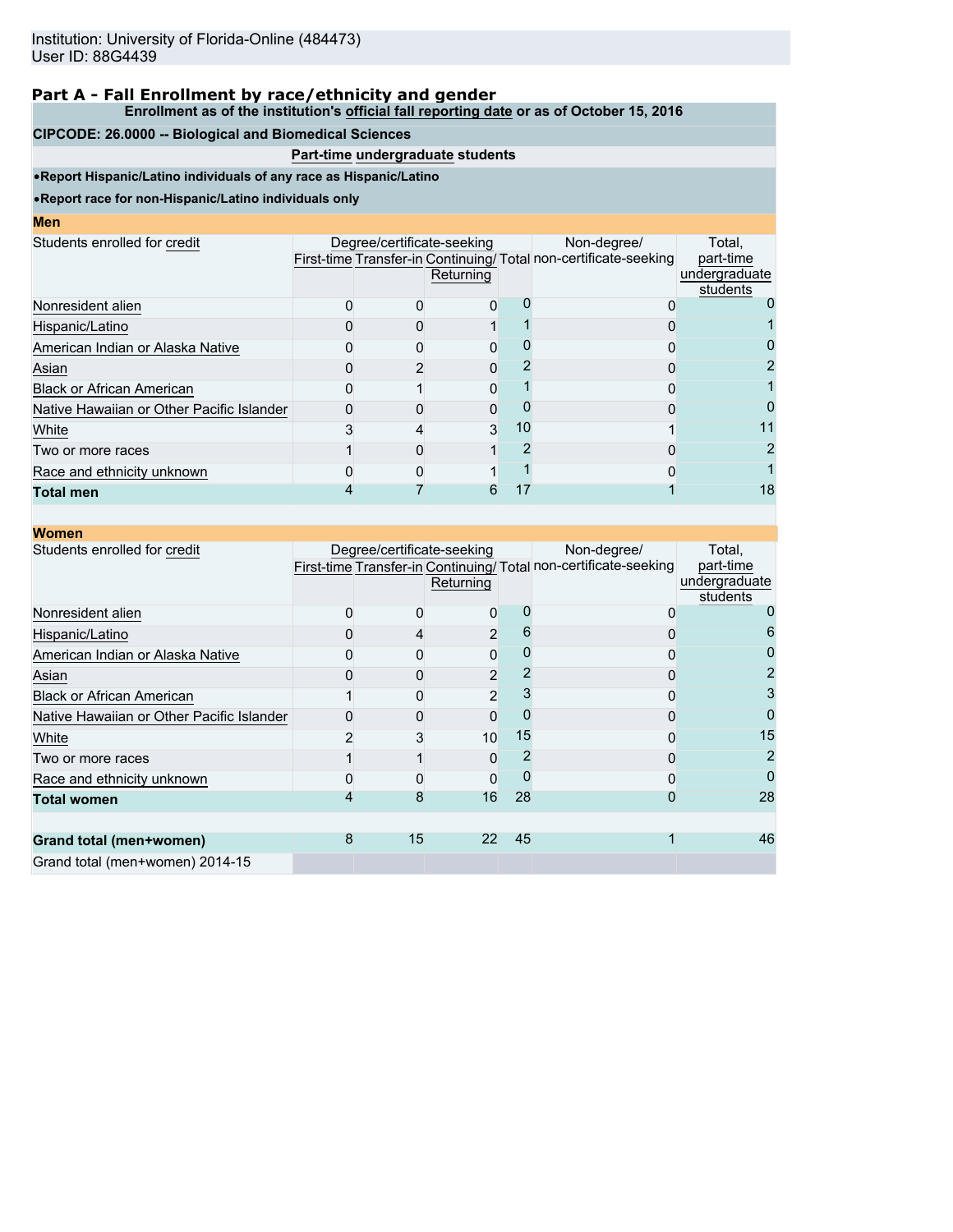**Enrollment as of the institution's official fall reporting date or as of October 15, 2016**

#### **CIPCODE: 27.0000 -- Mathematics and Statistics**

### **Part-time undergraduate students**

•**Report Hispanic/Latino individuals of any race as Hispanic/Latino**

| ı<br>we |  |  |
|---------|--|--|
|         |  |  |
|         |  |  |

| .                                         |                            |           |                                                                                |                                                  |
|-------------------------------------------|----------------------------|-----------|--------------------------------------------------------------------------------|--------------------------------------------------|
| Students enrolled for credit              | Degree/certificate-seeking | Returning | Non-degree/<br>First-time Transfer-in Continuing/Total non-certificate-seeking | Total.<br>part-time<br>undergraduate<br>students |
| Nonresident alien                         |                            |           |                                                                                |                                                  |
| Hispanic/Latino                           |                            |           |                                                                                |                                                  |
| American Indian or Alaska Native          |                            | O         |                                                                                |                                                  |
| Asian                                     |                            |           |                                                                                |                                                  |
| <b>Black or African American</b>          |                            |           |                                                                                |                                                  |
| Native Hawaiian or Other Pacific Islander |                            |           |                                                                                |                                                  |
| White                                     |                            | ŋ         |                                                                                | O                                                |
| Two or more races                         |                            |           |                                                                                | 0                                                |
| Race/ethnicity unknown                    |                            | O         |                                                                                |                                                  |
| <b>Total men</b>                          |                            |           |                                                                                |                                                  |
|                                           |                            |           |                                                                                |                                                  |

| <b>Women</b>                              |                            |           |   |                                                                                |                                                  |
|-------------------------------------------|----------------------------|-----------|---|--------------------------------------------------------------------------------|--------------------------------------------------|
| Students enrolled for credit              | Degree/certificate-seeking | Returning |   | Non-degree/<br>First-time Transfer-in Continuing/Total non-certificate-seeking | Total,<br>part-time<br>undergraduate<br>students |
| Nonresident alien                         |                            |           |   |                                                                                |                                                  |
| Hispanic/Latino                           |                            | 0         |   |                                                                                |                                                  |
| American Indian or Alaska Native          |                            | ი         |   |                                                                                |                                                  |
| Asian                                     |                            | 0         |   |                                                                                |                                                  |
| <b>Black or African American</b>          |                            | 0         |   | Π                                                                              |                                                  |
| Native Hawaiian or Other Pacific Islander |                            | 0         |   |                                                                                |                                                  |
| White                                     |                            | ი         |   |                                                                                |                                                  |
| Two or more races                         |                            | 0         |   |                                                                                |                                                  |
| Race/ethnicity unknown                    |                            | ი         |   | n                                                                              |                                                  |
| <b>Total women</b>                        |                            | 0         | ი |                                                                                |                                                  |
| Grand total (men+women)                   |                            | 0         | 0 |                                                                                |                                                  |
| Grand total (men+women) 2014-15           |                            |           |   |                                                                                |                                                  |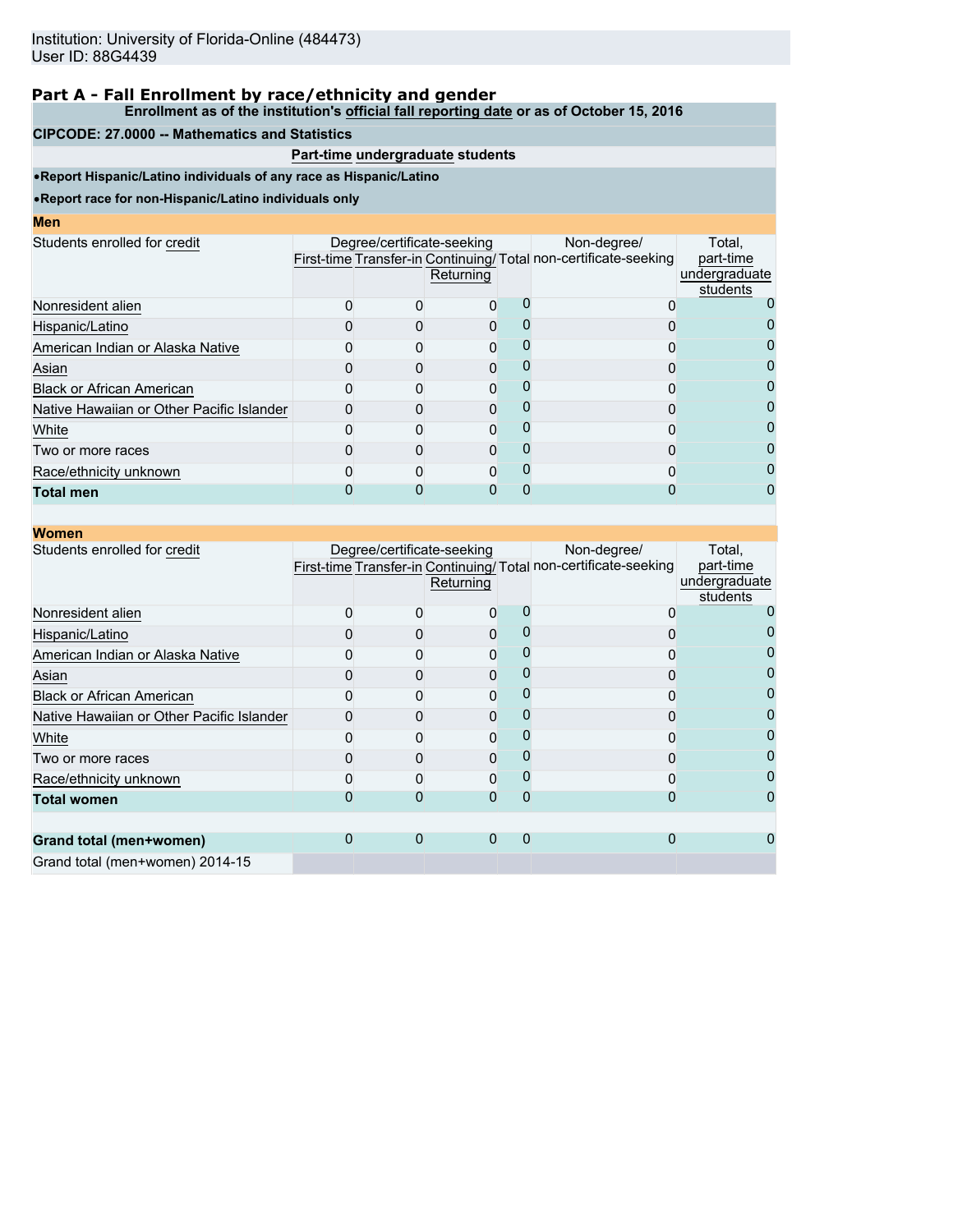**Enrollment as of the institution's official fall reporting date or as of October 15, 2016**

#### **CIPCODE: 40.0000 -- Physical Sciences**

### **Part-time undergraduate students**

•**Report Hispanic/Latino individuals of any race as Hispanic/Latino**

| <b>CONTRACTOR</b> |  | <b>STATE OF STATE OF STATE OF STATE OF STATE OF STATE OF STATE OF STATE OF STATE OF STATE OF STATE OF STATE OF S</b> | <b>Contract Contract Contract Contract Contract Contract Contract Contract Contract Contract Contract Contract Co</b> |
|-------------------|--|----------------------------------------------------------------------------------------------------------------------|-----------------------------------------------------------------------------------------------------------------------|
|                   |  |                                                                                                                      |                                                                                                                       |

| шы                                        |                            |           |                                                                                |                                                  |
|-------------------------------------------|----------------------------|-----------|--------------------------------------------------------------------------------|--------------------------------------------------|
| Students enrolled for credit              | Degree/certificate-seeking | Returning | Non-degree/<br>First-time Transfer-in Continuing/Total non-certificate-seeking | Total.<br>part-time<br>undergraduate<br>students |
| Nonresident alien                         |                            | 0         |                                                                                |                                                  |
| Hispanic/Latino                           |                            |           |                                                                                |                                                  |
| American Indian or Alaska Native          |                            |           |                                                                                |                                                  |
| Asian                                     |                            |           |                                                                                |                                                  |
| <b>Black or African American</b>          |                            |           |                                                                                | 0                                                |
| Native Hawaiian or Other Pacific Islander |                            |           |                                                                                |                                                  |
| White                                     |                            | 2         | 10                                                                             | 14                                               |
| Two or more races                         |                            |           |                                                                                | 0                                                |
| Race and ethnicity unknown                |                            | O         |                                                                                |                                                  |
| <b>Total men</b>                          |                            | 5         |                                                                                | 19                                               |
|                                           |                            |           |                                                                                |                                                  |

| <b>Women</b>                              |                            |                   |    |                                                                                |                                                  |
|-------------------------------------------|----------------------------|-------------------|----|--------------------------------------------------------------------------------|--------------------------------------------------|
| Students enrolled for credit              | Degree/certificate-seeking | Returning         |    | Non-degree/<br>First-time Transfer-in Continuing/Total non-certificate-seeking | Total,<br>part-time<br>undergraduate<br>students |
| Nonresident alien                         |                            | ŋ                 |    |                                                                                |                                                  |
| Hispanic/Latino                           |                            |                   |    |                                                                                |                                                  |
| American Indian or Alaska Native          |                            |                   |    |                                                                                |                                                  |
| Asian                                     |                            |                   |    |                                                                                |                                                  |
| <b>Black or African American</b>          |                            | 0                 |    |                                                                                |                                                  |
| Native Hawaiian or Other Pacific Islander |                            | ი                 |    |                                                                                |                                                  |
| White                                     |                            | 6                 |    |                                                                                | 14                                               |
| Two or more races                         |                            |                   |    |                                                                                |                                                  |
| Race and ethnicity unknown                |                            | 0                 |    |                                                                                |                                                  |
| <b>Total women</b>                        |                            |                   | 9  |                                                                                | 16                                               |
|                                           |                            |                   |    |                                                                                |                                                  |
| Grand total (men+women)                   | 4                          | $12 \overline{ }$ | 17 | 18                                                                             | 35                                               |
| Grand total (men+women) 2014-15           |                            |                   | 2  |                                                                                | 6                                                |
|                                           |                            |                   |    |                                                                                |                                                  |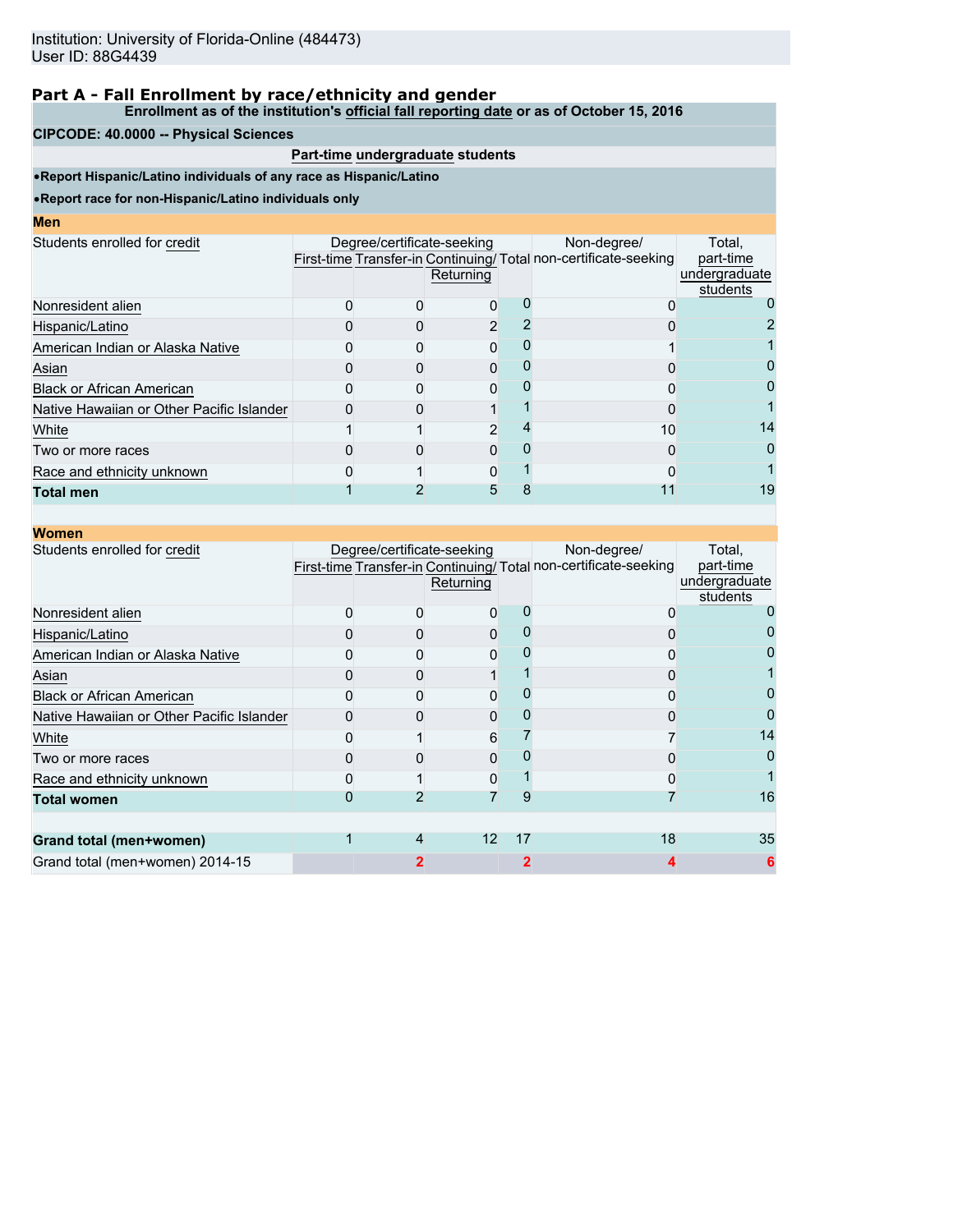**Enrollment as of the institution's official fall reporting date or as of October 15, 2016**

# **CIPCODE: 52.0000 -- Business, Management, Marketing and Related Support Services**

### **Part-time undergraduate students**

•**Report Hispanic/Latino individuals of any race as Hispanic/Latino**

•**Report race for non-Hispanic/Latino individuals only**

### **Men**

| MCII                                      |    |                            |                |     |                                                                                |                                                  |
|-------------------------------------------|----|----------------------------|----------------|-----|--------------------------------------------------------------------------------|--------------------------------------------------|
| Students enrolled for credit              |    | Degree/certificate-seeking | Returning      |     | Non-degree/<br>First-time Transfer-in Continuing/Total non-certificate-seeking | Total.<br>part-time<br>undergraduate<br>students |
| Nonresident alien                         |    | O                          | 2              |     |                                                                                |                                                  |
| Hispanic/Latino                           |    | 9                          | 26             | 37  |                                                                                | 37                                               |
| American Indian or Alaska Native          |    |                            | $\overline{2}$ |     |                                                                                |                                                  |
| Asian                                     |    |                            | 4              |     |                                                                                |                                                  |
| <b>Black or African American</b>          |    | 5                          | 12             | 18  |                                                                                | 18                                               |
| Native Hawaiian or Other Pacific Islander |    |                            | 2              |     |                                                                                |                                                  |
| White                                     | 8  | 26                         | 146            | 180 |                                                                                | 180                                              |
| Two or more races                         |    |                            |                |     |                                                                                |                                                  |
| Race and ethnicity unknown                |    |                            | 9              |     |                                                                                | 9                                                |
| <b>Total men</b>                          | 13 | 45                         | 204            | 262 |                                                                                | 262                                              |

| <b>Women</b>                              |    |                            |           |         |                                                                                |                                                  |
|-------------------------------------------|----|----------------------------|-----------|---------|--------------------------------------------------------------------------------|--------------------------------------------------|
| Students enrolled for credit              |    | Degree/certificate-seeking | Returning |         | Non-degree/<br>First-time Transfer-in Continuing/Total non-certificate-seeking | Total,<br>part-time<br>undergraduate<br>students |
| Nonresident alien                         |    |                            | 0         |         |                                                                                |                                                  |
| Hispanic/Latino                           |    |                            | 25        | 33      |                                                                                | 33                                               |
| American Indian or Alaska Native          |    |                            |           |         |                                                                                |                                                  |
| Asian                                     |    |                            | 9         |         |                                                                                | 9                                                |
| <b>Black or African American</b>          |    | 4                          | 8         | 12      |                                                                                | 12                                               |
| Native Hawaiian or Other Pacific Islander |    |                            |           |         |                                                                                |                                                  |
| White                                     | 5  | 26                         | 128       | 159     |                                                                                | 159                                              |
| Two or more races                         |    |                            |           |         |                                                                                |                                                  |
| Race and ethnicity unknown                |    |                            | 5         |         |                                                                                | 6                                                |
| <b>Total women</b>                        | 6  | 41                         | 178       | 225     | 0                                                                              | 225                                              |
|                                           |    |                            |           |         |                                                                                |                                                  |
| Grand total (men+women)                   | 19 | 86                         |           | 382 487 | 0                                                                              | 487                                              |
| Grand total (men+women) 2014-15           | 4  | 93                         |           | 287 384 |                                                                                | 385                                              |
|                                           |    |                            |           |         |                                                                                |                                                  |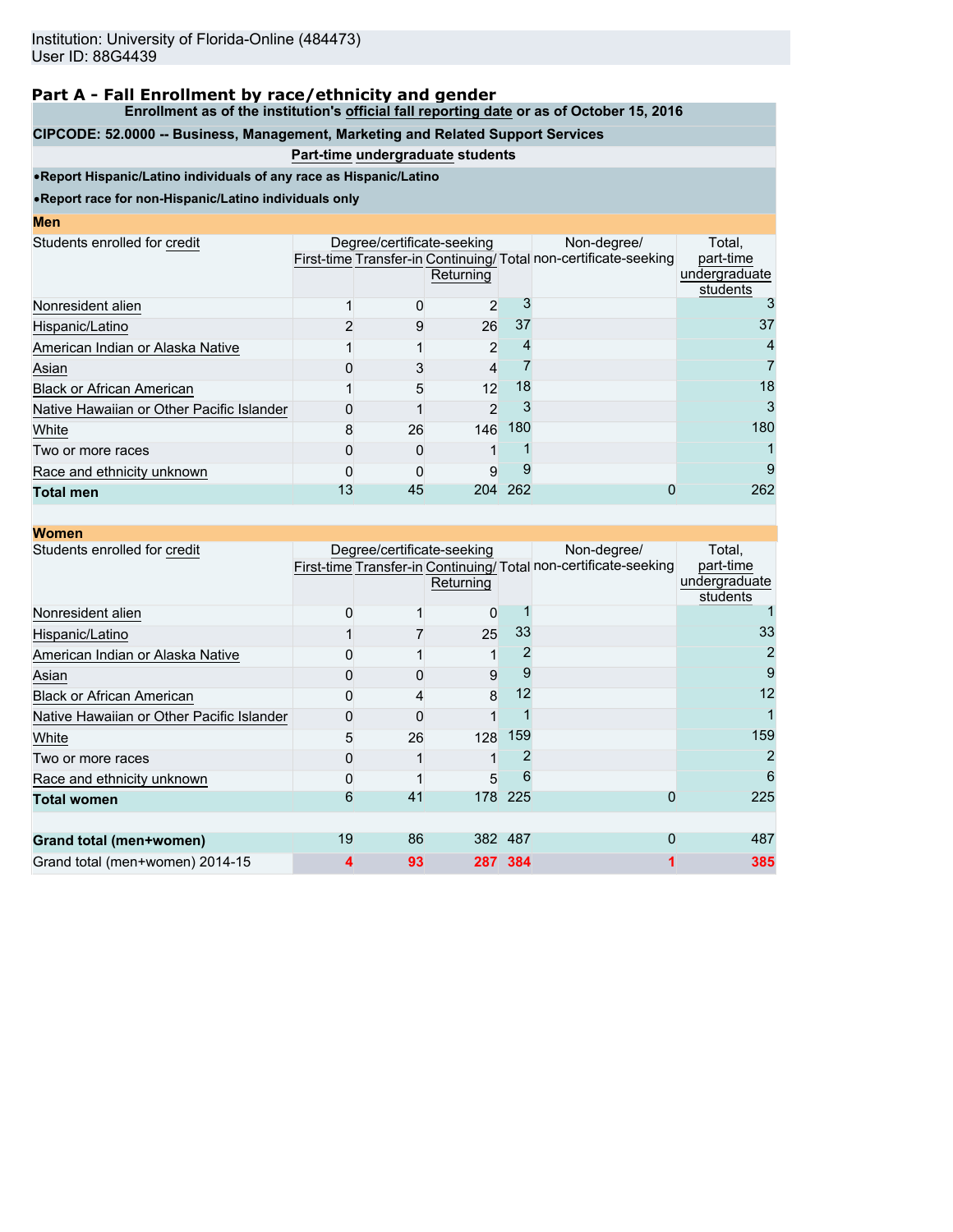### **Part A - Fall Enrollment by Distance Education Status**

#### **Enrollment as of the institution's official fall reporting date or as of October 15, 2016**

|                                                                   | <b>Undergraduate Students</b> |                                                             |  |  |  |  |
|-------------------------------------------------------------------|-------------------------------|-------------------------------------------------------------|--|--|--|--|
|                                                                   |                               | Degree/Certificate Seeking   Non-Degree/Certificate Seeking |  |  |  |  |
| <b>CEnrolled exclusively in distance education courses</b>        | 2.160                         | 80                                                          |  |  |  |  |
| Enrolled in some but not all distance education<br><b>courses</b> |                               |                                                             |  |  |  |  |
| Not enrolled in any distance education courses                    |                               | <sup>n</sup>                                                |  |  |  |  |
| Total (from prior part A screens)                                 | 2.160                         | 80                                                          |  |  |  |  |

 $\bigoplus$  You may use the space below to provide context for the data you've reported above.

**These context notes may be posted on the College Navigator website, and should be written to be understood by students and parents.**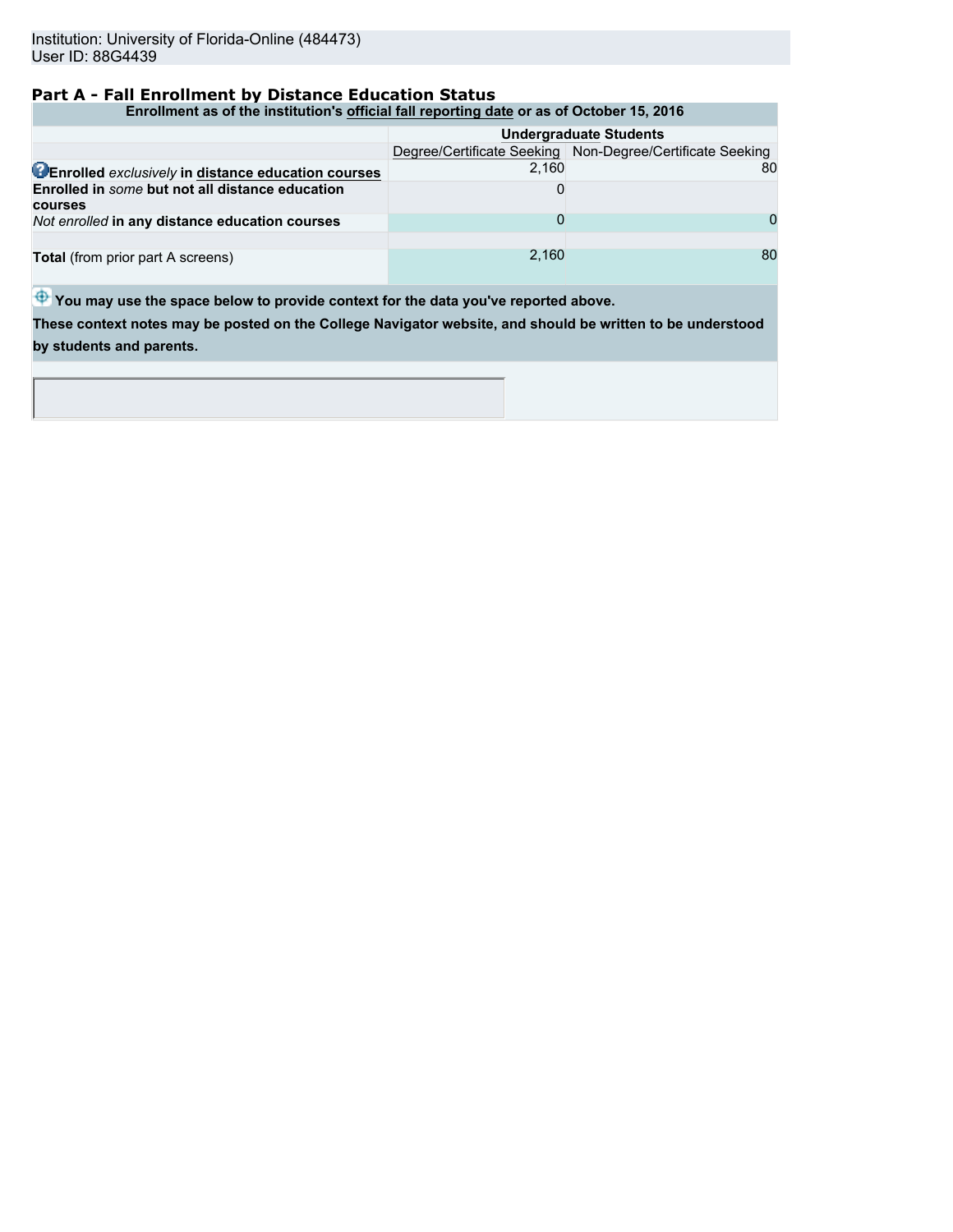# **Part A - Fall Enrollment by Distance Education Status**

|                                                                                                      | <b>Undergraduate Students</b> |                                   |    |  |  |  |
|------------------------------------------------------------------------------------------------------|-------------------------------|-----------------------------------|----|--|--|--|
| Of those students exclusively enrolled in distance education<br>courses, report the number that are: | Degree/Certificate<br>Seeking | Non-Degree/Certificate<br>Seeking |    |  |  |  |
| Located in                                                                                           | FL                            | 1,985                             | 65 |  |  |  |
| Located in the U.S. but not in                                                                       | FL                            | 141                               | 15 |  |  |  |
| Located in the U.S. but state/jurisdiction unknown                                                   |                               | 9                                 | 0  |  |  |  |
| Located outside the U.S.                                                                             |                               |                                   | 0  |  |  |  |
| Location unknown/unreported                                                                          |                               | 18                                | 0  |  |  |  |
| Total students exclusively enrolled in distance education (from<br>section above)                    |                               | 2.160                             | 80 |  |  |  |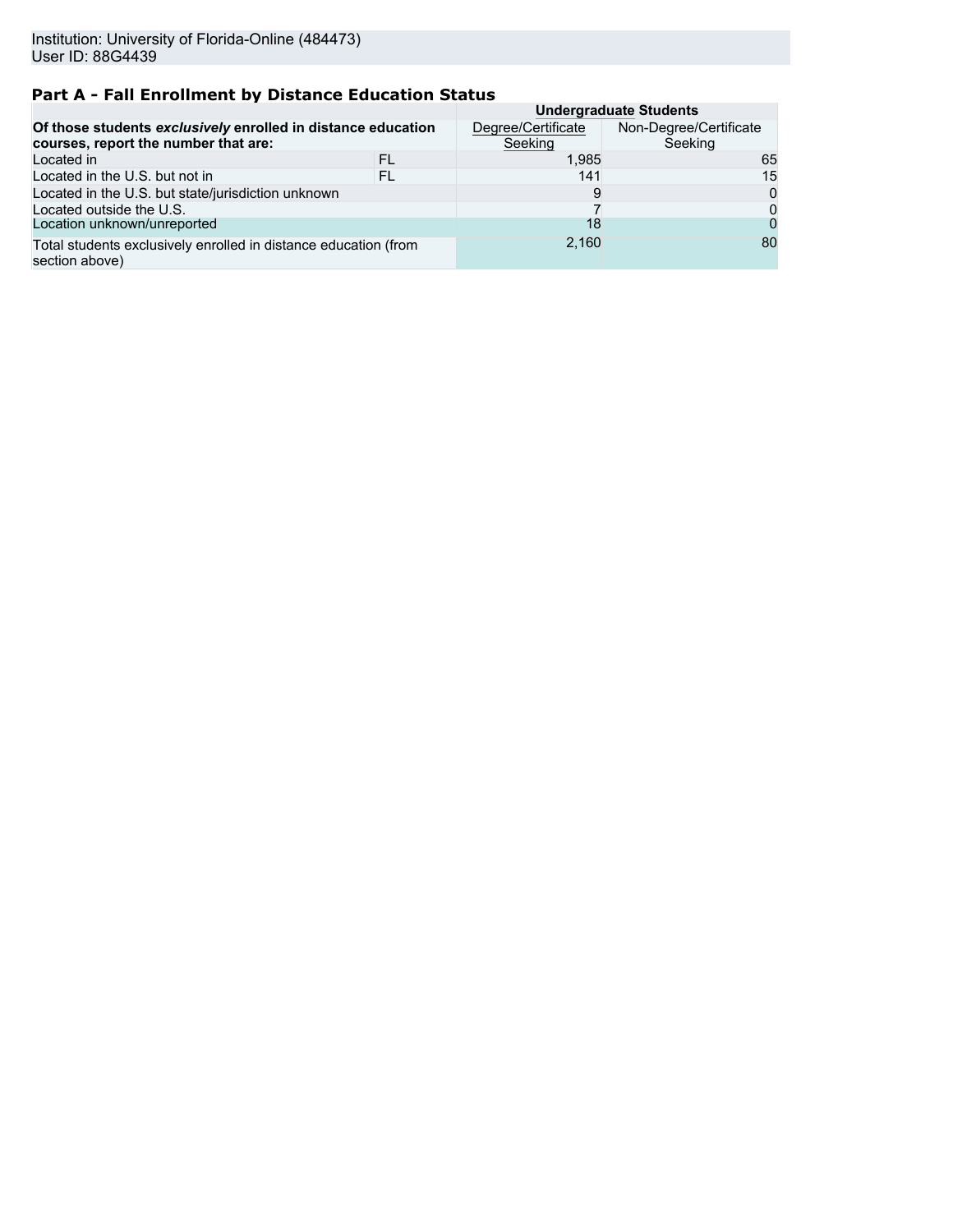# **Part A - Fall Enrollment Summary**

| <b>Fall Enrollment Summary</b> |                             |                              |
|--------------------------------|-----------------------------|------------------------------|
|                                |                             |                              |
| Total full-time<br>students    | Total part-time<br>students | Grand total,<br>all students |
|                                |                             | 9                            |
| 80                             | 78                          | 158                          |
| 2                              |                             | 9                            |
| 15                             | 19                          | 34                           |
| 29                             | 36                          | 65                           |
|                                | 5                           | 6                            |
| 253                            | 351                         | 604                          |
| 10                             |                             | 17                           |
| 15                             | 28                          | 43                           |
| 407                            | 538                         | 945                          |
|                                |                             |                              |

| <b>Women</b>                              |                             |                             |                              |
|-------------------------------------------|-----------------------------|-----------------------------|------------------------------|
| Students enrolled for credit              | Total full-time<br>students | Total part-time<br>students | Grand total,<br>all students |
| Nonresident alien                         |                             |                             | 5                            |
| Hispanic/Latino                           | 136                         | 99                          | 235                          |
| American Indian or Alaska Native          | 5                           |                             | 12                           |
| Asian                                     | 30                          | 21                          | 51                           |
| <b>Black or African American</b>          | 28                          |                             | 74                           |
| Native Hawaiian or Other Pacific Islander |                             | 2                           | 3                            |
| White                                     | 377                         | 460                         | 837                          |
| Two or more races                         | 18                          | 11                          | 29                           |
| Race and ethnicity unknown                | 25                          | 24                          | 49                           |
| <b>Total women</b>                        | 621                         | 674                         | 1,295                        |
|                                           |                             |                             |                              |
| <b>Grand Total (men+women)</b>            | 1,028                       | 1,212                       | 2,240                        |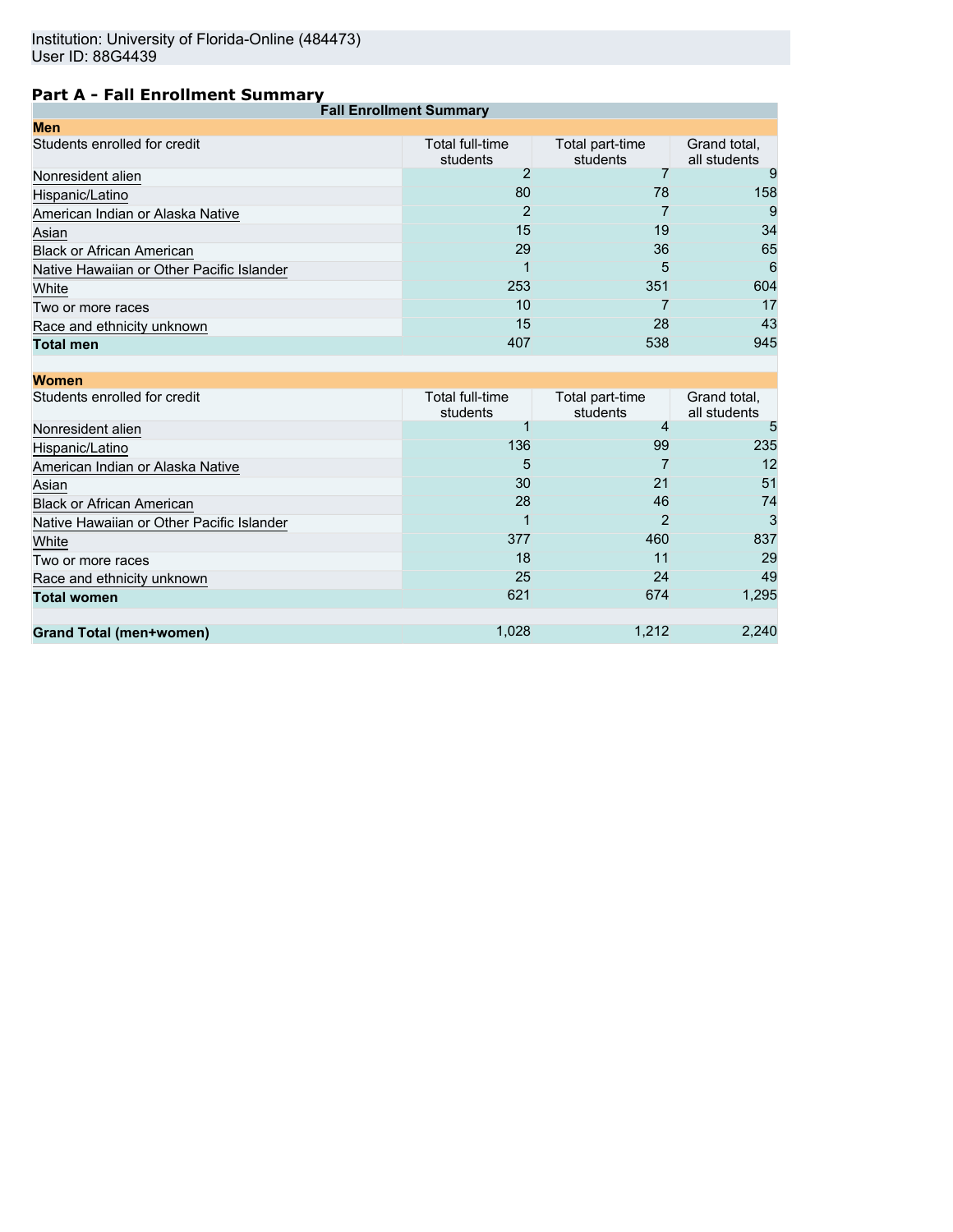| . <b>.</b><br><b>Fall enrollment totals</b> |                             |                             |                              |
|---------------------------------------------|-----------------------------|-----------------------------|------------------------------|
| CIPCODE: 13.0000 -- Education               |                             |                             |                              |
| <b>Men</b>                                  |                             |                             |                              |
| Students enrolled for credit                | Total full-time<br>students | Total part-time<br>students | Grand total,<br>all students |
| Nonresident alien                           |                             |                             |                              |
| Hispanic/Latino                             | O                           | 0                           |                              |
| American Indian or Alaska Native            |                             |                             |                              |
| Asian                                       | 0                           | 0                           | O                            |
| <b>Black or African American</b>            | 0                           | 0                           | 0                            |
| Native Hawaiian or Other Pacific Islander   | 0                           | 0                           |                              |
| White                                       | $\Omega$                    | O                           | 0                            |
| Two or more races                           | O                           |                             |                              |
| Race and ethnicity unknown                  | 0                           | 0                           |                              |
| <b>Total men</b>                            | O                           | O                           |                              |
|                                             |                             |                             |                              |

| <b>Women</b>                              |                             |                             |                              |
|-------------------------------------------|-----------------------------|-----------------------------|------------------------------|
| Students enrolled for credit              | Total full-time<br>students | Total part-time<br>students | Grand total,<br>all students |
| Nonresident alien                         |                             |                             |                              |
| Hispanic/Latino                           |                             |                             |                              |
| American Indian or Alaska Native          | O                           | 0                           |                              |
| Asian                                     |                             |                             |                              |
| <b>Black or African American</b>          | O                           | O                           |                              |
| Native Hawaiian or Other Pacific Islander |                             | O                           |                              |
| White                                     | 2                           | O                           |                              |
| Two or more races                         | O                           | O                           |                              |
| Race and ethnicity unknown                | $\mathbf{0}$                |                             |                              |
| <b>Total women</b>                        | 2                           | O                           |                              |
|                                           |                             |                             |                              |
| Grand Total (men+women)                   | 2                           |                             |                              |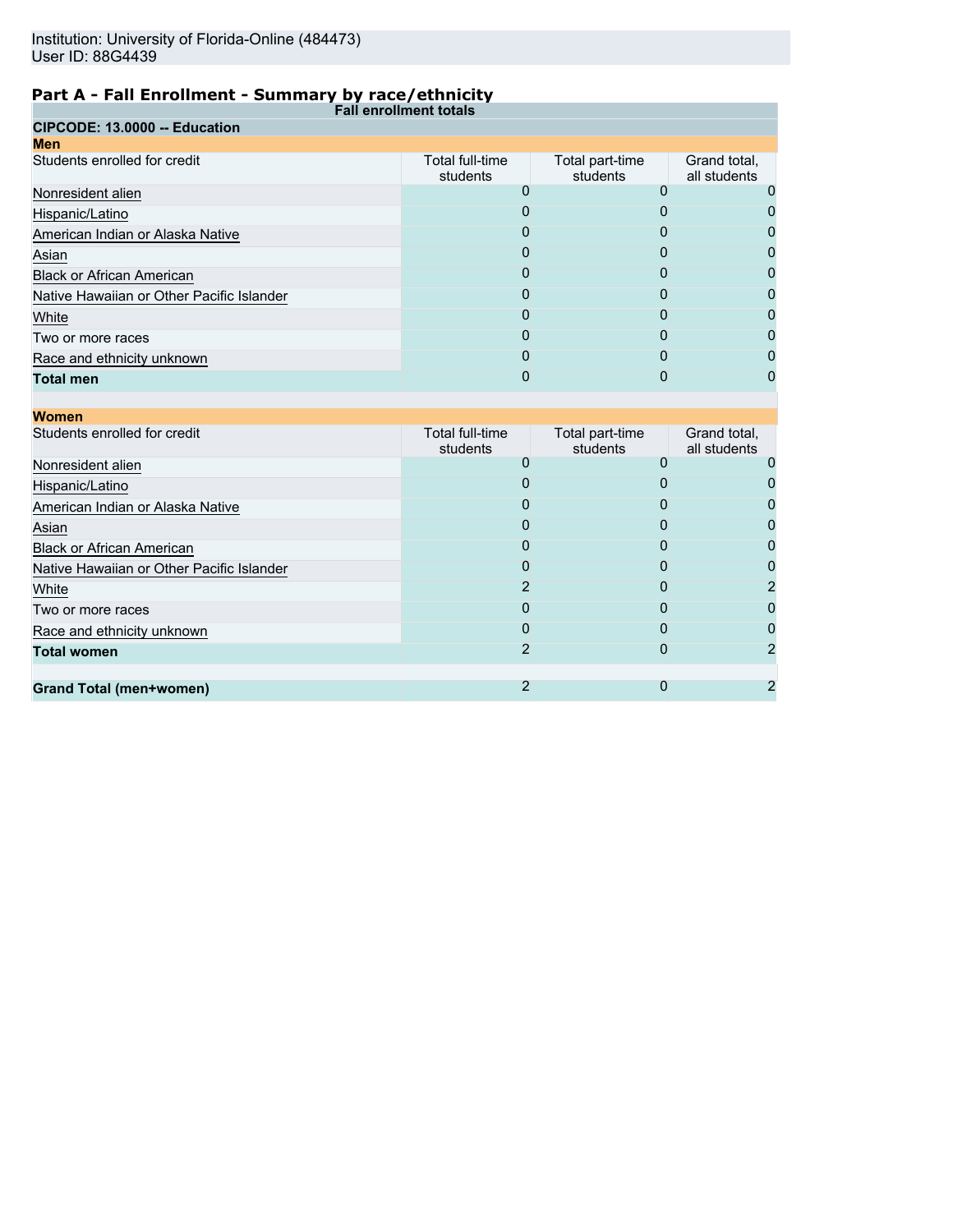| <b>Fall enrollment totals</b>                          |                             |                             |                              |  |
|--------------------------------------------------------|-----------------------------|-----------------------------|------------------------------|--|
| CIPCODE: 26.0000 -- Biological and Biomedical Sciences |                             |                             |                              |  |
| <b>Men</b>                                             |                             |                             |                              |  |
| Students enrolled for credit                           | Total full-time<br>students | Total part-time<br>students | Grand total,<br>all students |  |
| Nonresident alien                                      |                             |                             |                              |  |
| Hispanic/Latino                                        | 3                           |                             |                              |  |
| American Indian or Alaska Native                       |                             |                             |                              |  |
| Asian                                                  | 0                           |                             |                              |  |
| <b>Black or African American</b>                       | 0                           |                             |                              |  |
| Native Hawaiian or Other Pacific Islander              | $\Omega$                    |                             |                              |  |
| White                                                  |                             | 11                          | 13                           |  |
| Two or more races                                      | 0                           |                             |                              |  |
| Race and ethnicity unknown                             | 0                           |                             |                              |  |
| <b>Total men</b>                                       | 5                           | 18                          | 23                           |  |

| <b>Women</b>                              |                             |                             |                              |
|-------------------------------------------|-----------------------------|-----------------------------|------------------------------|
| Students enrolled for credit              | Total full-time<br>students | Total part-time<br>students | Grand total,<br>all students |
| Nonresident alien                         | 0                           | O                           |                              |
| Hispanic/Latino                           | 3                           | 6                           |                              |
| American Indian or Alaska Native          | 0                           | 0                           |                              |
| Asian                                     |                             |                             |                              |
| <b>Black or African American</b>          |                             | 3                           |                              |
| Native Hawaiian or Other Pacific Islander | 0                           | O                           |                              |
| White                                     | 16                          | 15                          | 31                           |
| Two or more races                         | 0                           |                             |                              |
| Race and ethnicity unknown                | O                           | O                           |                              |
| <b>Total women</b>                        | 21                          | 28                          | 49                           |
|                                           |                             |                             |                              |
| Grand Total (men+women)                   | 26                          | 46                          | 72                           |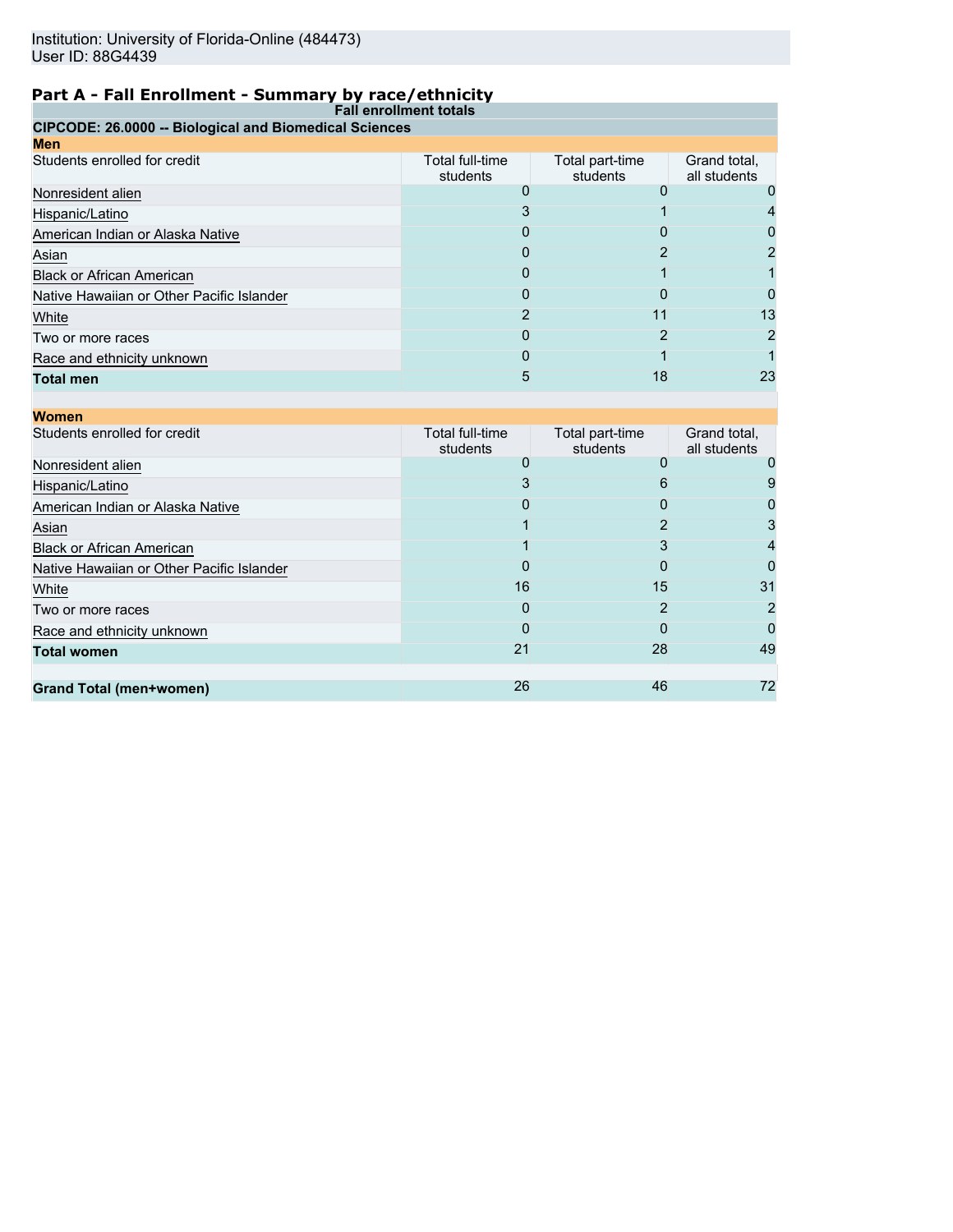|                                                       | <b>Fall enrollment totals</b> |                             |                              |  |
|-------------------------------------------------------|-------------------------------|-----------------------------|------------------------------|--|
| <b>CIPCODE: 27,0000 -- Mathematics and Statistics</b> |                               |                             |                              |  |
| <b>Men</b>                                            |                               |                             |                              |  |
| Students enrolled for credit                          | Total full-time<br>students   | Total part-time<br>students | Grand total,<br>all students |  |
| Nonresident alien                                     |                               |                             |                              |  |
| Hispanic/Latino                                       |                               | 0                           |                              |  |
| American Indian or Alaska Native                      | O                             |                             |                              |  |
| Asian                                                 |                               |                             |                              |  |
| <b>Black or African American</b>                      |                               | O                           |                              |  |
| Native Hawaiian or Other Pacific Islander             | 0                             | O                           |                              |  |
| White                                                 |                               |                             |                              |  |
| Two or more races                                     |                               |                             |                              |  |
| Race and ethnicity unknown                            |                               | O                           |                              |  |
| <b>Total men</b>                                      |                               |                             |                              |  |

| <b>Women</b>                              |                             |                             |                              |
|-------------------------------------------|-----------------------------|-----------------------------|------------------------------|
| Students enrolled for credit              | Total full-time<br>students | Total part-time<br>students | Grand total,<br>all students |
| Nonresident alien                         | 0                           | O                           |                              |
| Hispanic/Latino                           |                             | 0                           |                              |
| American Indian or Alaska Native          |                             |                             |                              |
| Asian                                     | O                           | 0                           |                              |
| <b>Black or African American</b>          | O                           | 0                           |                              |
| Native Hawaiian or Other Pacific Islander | 0                           | 0                           |                              |
| White                                     | 3                           | 0                           |                              |
| Two or more races                         |                             | O                           |                              |
| Race and ethnicity unknown                | O                           | O                           |                              |
| <b>Total women</b>                        | 5                           | 0                           |                              |
|                                           |                             |                             |                              |
| <b>Grand Total (men+women)</b>            | 14                          |                             | 14                           |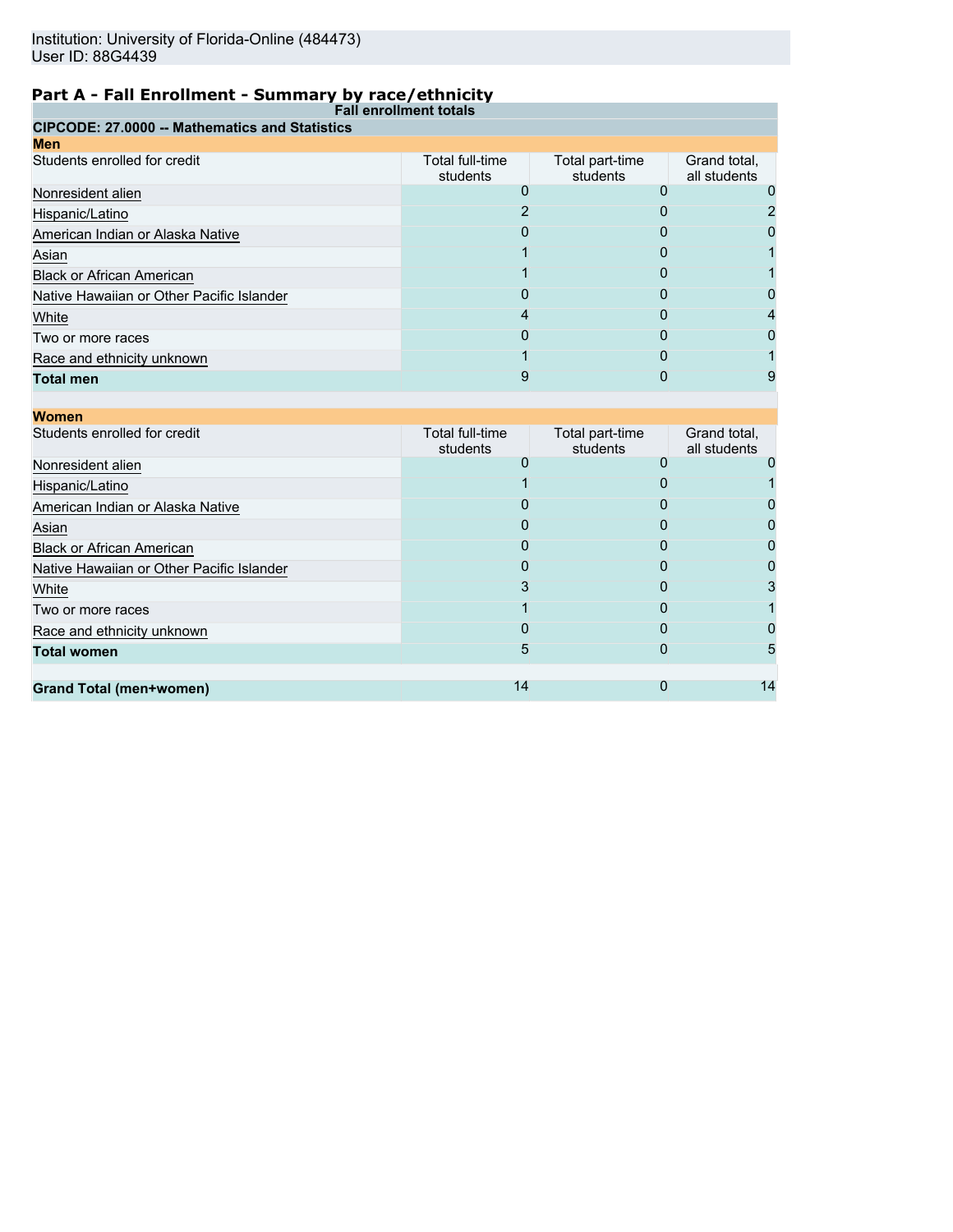| <b>Fall enrollment totals</b>             |                             |                             |                              |  |
|-------------------------------------------|-----------------------------|-----------------------------|------------------------------|--|
| CIPCODE: 40.0000 -- Physical Sciences     |                             |                             |                              |  |
| <b>Men</b>                                |                             |                             |                              |  |
| Students enrolled for credit              | Total full-time<br>students | Total part-time<br>students | Grand total,<br>all students |  |
| Nonresident alien                         |                             |                             |                              |  |
| Hispanic/Latino                           | O                           |                             |                              |  |
| American Indian or Alaska Native          | Ω                           |                             |                              |  |
| Asian                                     |                             | $\mathbf{I}$                |                              |  |
| <b>Black or African American</b>          | 0                           | 0                           | O                            |  |
| Native Hawaiian or Other Pacific Islander | 0                           |                             |                              |  |
| White                                     |                             | 14                          | 21                           |  |
| Two or more races                         |                             | 0                           |                              |  |
| Race and ethnicity unknown                | 0                           |                             |                              |  |
| <b>Total men</b>                          | 8                           | 19                          | 27                           |  |

| <b>Women</b>                              |                             |                             |                              |
|-------------------------------------------|-----------------------------|-----------------------------|------------------------------|
| Students enrolled for credit              | Total full-time<br>students | Total part-time<br>students | Grand total,<br>all students |
| Nonresident alien                         |                             |                             |                              |
| Hispanic/Latino                           |                             |                             |                              |
| American Indian or Alaska Native          |                             |                             |                              |
| Asian                                     | 0                           |                             |                              |
| <b>Black or African American</b>          |                             |                             |                              |
| Native Hawaiian or Other Pacific Islander | 0                           | n                           |                              |
| White                                     | $\Omega$                    | 14                          | 14                           |
| Two or more races                         |                             | O                           |                              |
| Race and ethnicity unknown                | O                           |                             |                              |
| <b>Total women</b>                        | $\mathbf{I}$                | 16                          | 16                           |
|                                           |                             |                             |                              |
| Grand Total (men+women)                   | 8                           | 35                          | 43                           |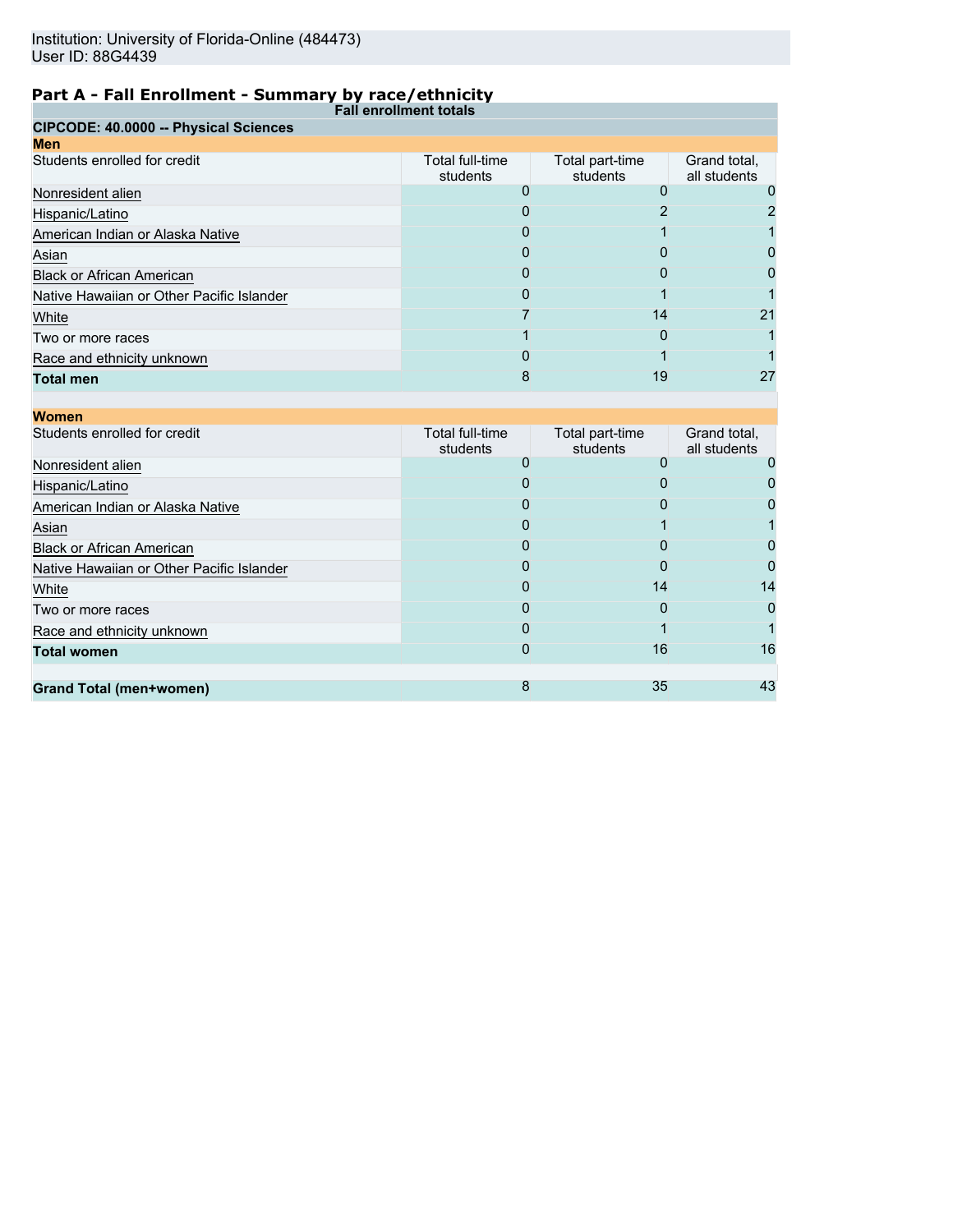| <b>Fall enrollment totals</b>                                                    |                             |                             |                              |
|----------------------------------------------------------------------------------|-----------------------------|-----------------------------|------------------------------|
| CIPCODE: 52.0000 -- Business, Management, Marketing and Related Support Services |                             |                             |                              |
| <b>Men</b>                                                                       |                             |                             |                              |
| Students enrolled for credit                                                     | Total full-time<br>students | Total part-time<br>students | Grand total,<br>all students |
| Nonresident alien                                                                |                             |                             |                              |
| Hispanic/Latino                                                                  | 25                          | 37                          |                              |
| American Indian or Alaska Native                                                 | 4                           |                             |                              |
| Asian                                                                            |                             |                             | 10                           |
| <b>Black or African American</b>                                                 |                             | 18                          | 25                           |
| Native Hawaiian or Other Pacific Islander                                        | $\mathbf{O}$                | 3                           |                              |
| White                                                                            | 89                          | 180                         | 269                          |
| Two or more races                                                                | 4                           |                             |                              |
| Race and ethnicity unknown                                                       | 10                          | 9                           | 19                           |
| <b>Total men</b>                                                                 | 140                         | 262                         | 402                          |

| <b>Women</b>                              |                             |                             |                              |
|-------------------------------------------|-----------------------------|-----------------------------|------------------------------|
| Students enrolled for credit              | Total full-time<br>students | Total part-time<br>students | Grand total,<br>all students |
| Nonresident alien                         | 0                           |                             |                              |
| Hispanic/Latino                           | 36                          | 33                          | 69                           |
| American Indian or Alaska Native          |                             | 2                           | 3                            |
| Asian                                     |                             | 9                           | 16                           |
| <b>Black or African American</b>          | 4                           | 12                          | 16                           |
| Native Hawaiian or Other Pacific Islander | 0                           |                             |                              |
| White                                     | 48                          | 159                         | 207                          |
| Two or more races                         | 2                           |                             | 4                            |
| Race and ethnicity unknown                | 6                           | 6                           | 12                           |
| <b>Total women</b>                        | 104                         | 225                         | 329                          |
|                                           |                             |                             |                              |
| <b>Grand Total (men+women)</b>            | 244                         | 487                         | 731                          |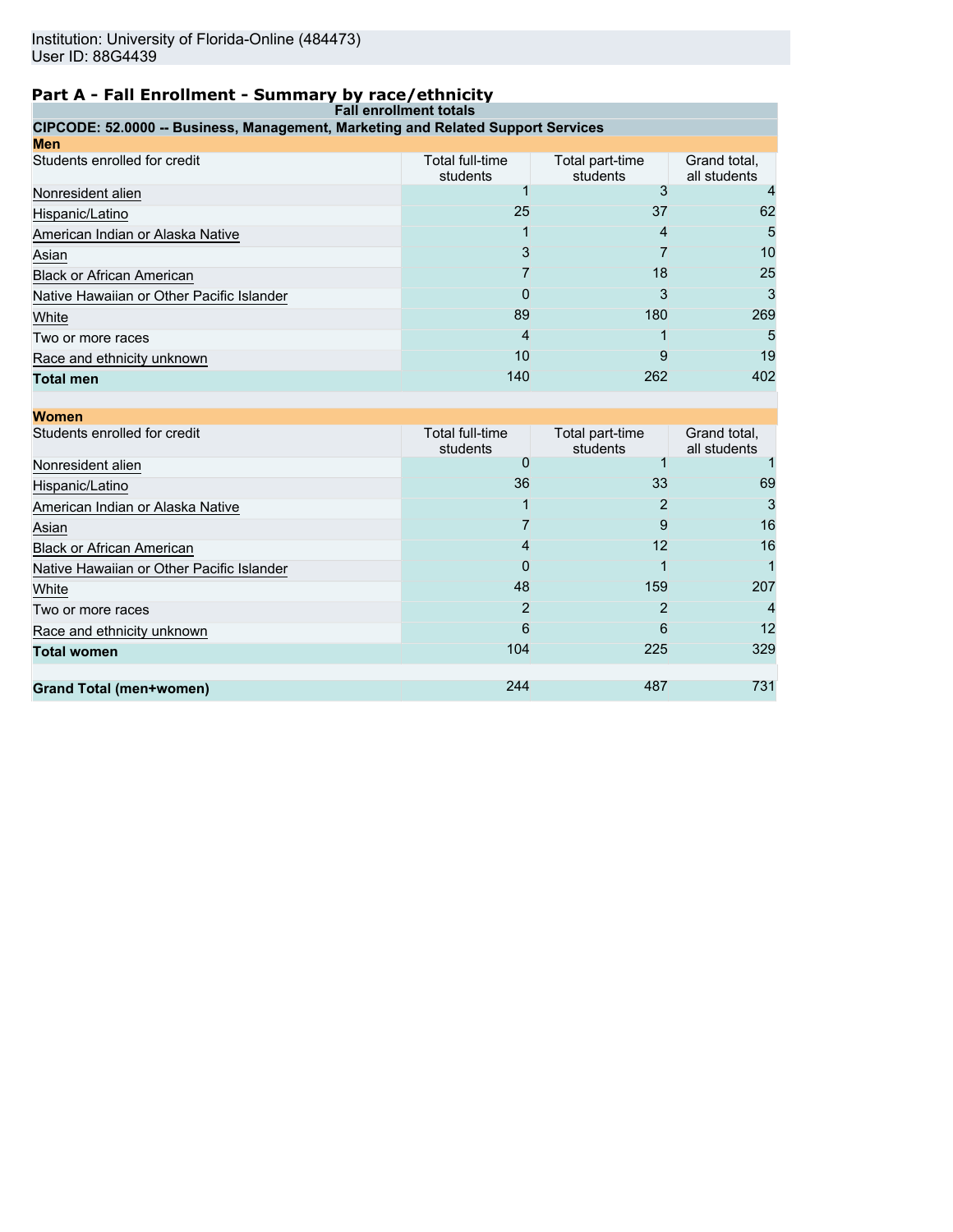#### **Part B - Fall Enrollment by Age and Gender for Full-time Undergraduate Students NOTE: These data are optional this year.**

| Enrollment as of the institution's official fall reporting date or as of October 15, 2016 |                                         |       |  |
|-------------------------------------------------------------------------------------------|-----------------------------------------|-------|--|
| Age                                                                                       | <b>Full-time Undergraduate Students</b> |       |  |
|                                                                                           | Men                                     | Women |  |
| Under 18                                                                                  | 3                                       |       |  |
| $18 - 19$                                                                                 | 191                                     | 276   |  |
| $20 - 21$                                                                                 | 45                                      | 84    |  |
| $22 - 24$                                                                                 | 53                                      | 86    |  |
| $25 - 29$                                                                                 | 46                                      | 81    |  |
| $30 - 34$                                                                                 | 39                                      | 52    |  |
| 35-39                                                                                     | 13                                      | 13    |  |
| 40-49                                                                                     | 14                                      | 16    |  |
| 50-64                                                                                     | 3                                       | 10    |  |
| 65 and over                                                                               |                                         |       |  |
| Age unknown/unreported                                                                    | 0                                       |       |  |
| Total full-time undergraduate students (from part A)                                      | 407                                     | 621   |  |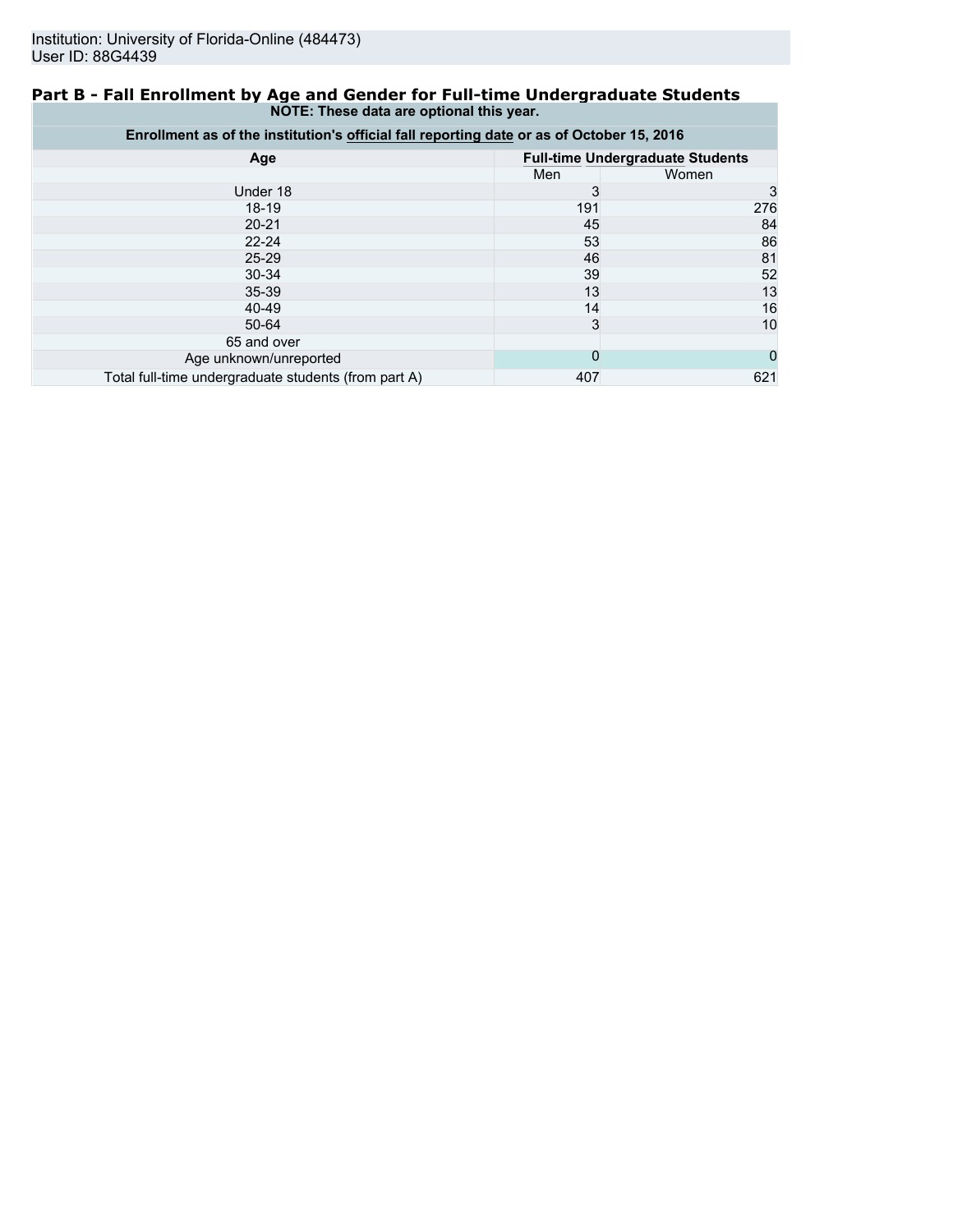#### **Part B - Fall Enrollment by Age and Gender for Part-time Undergraduate Students NOTE: These data are optional this year.**

| Enrollment as of the institution's official fall reporting date or as of October 15, 2016 |     |                                         |  |
|-------------------------------------------------------------------------------------------|-----|-----------------------------------------|--|
| Age                                                                                       |     | <b>Part-time Undergraduate Students</b> |  |
|                                                                                           | Men | Women                                   |  |
| Under 18                                                                                  | 2   | 0                                       |  |
| $18-19$                                                                                   | 28  | 55                                      |  |
| $20 - 21$                                                                                 | 26  | 49                                      |  |
| $22 - 24$                                                                                 | 79  | 86                                      |  |
| $25 - 29$                                                                                 | 94  | 161                                     |  |
| 30-34                                                                                     | 88  | 107                                     |  |
| $35 - 39$                                                                                 | 80  | 75                                      |  |
| 40-49                                                                                     | 110 | 95                                      |  |
| 50-64                                                                                     | 30  | 46                                      |  |
| 65 and over                                                                               |     | 0                                       |  |
| Age unknown/unreported                                                                    | 0   |                                         |  |
| Total part-time undergraduate students (from part A)                                      | 538 | 674                                     |  |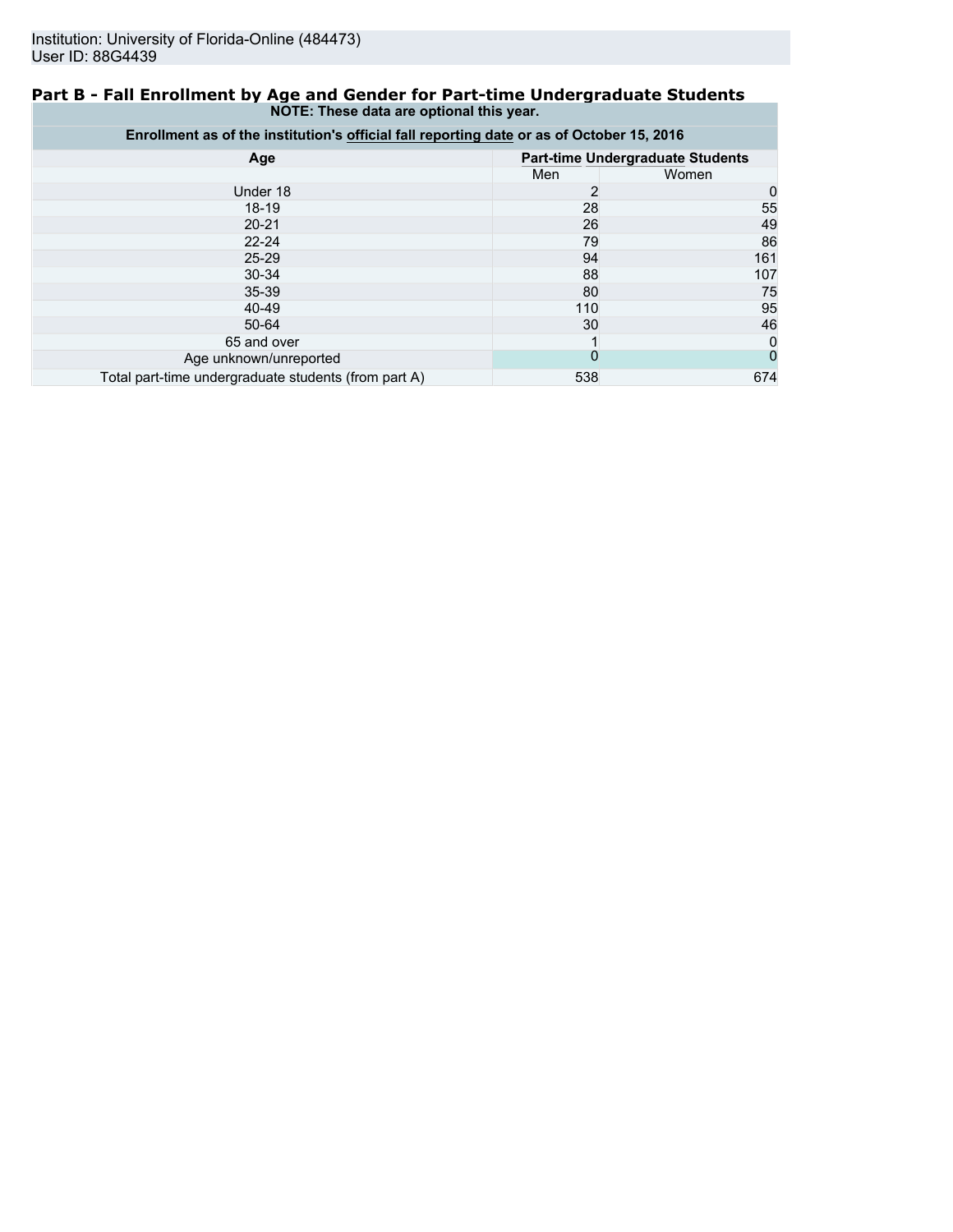# **Part C - Screening Question**

| Did any of your first-time degree/certificate-seeking undergraduate students (reported in Part A) enroll within 12 |                                                                                                  |  |  |  |  |
|--------------------------------------------------------------------------------------------------------------------|--------------------------------------------------------------------------------------------------|--|--|--|--|
|                                                                                                                    | months of graduating high school or receiving their GED?                                         |  |  |  |  |
|                                                                                                                    |                                                                                                  |  |  |  |  |
| graduation.                                                                                                        | No, we do not have any first-time students who enrolled within 12 months of their high school    |  |  |  |  |
|                                                                                                                    | These we have first-time students who enrolled within 12 months of their high school graduation. |  |  |  |  |
|                                                                                                                    | You may use the space below to provide context for the data you've reported above.               |  |  |  |  |
|                                                                                                                    |                                                                                                  |  |  |  |  |
|                                                                                                                    |                                                                                                  |  |  |  |  |
|                                                                                                                    |                                                                                                  |  |  |  |  |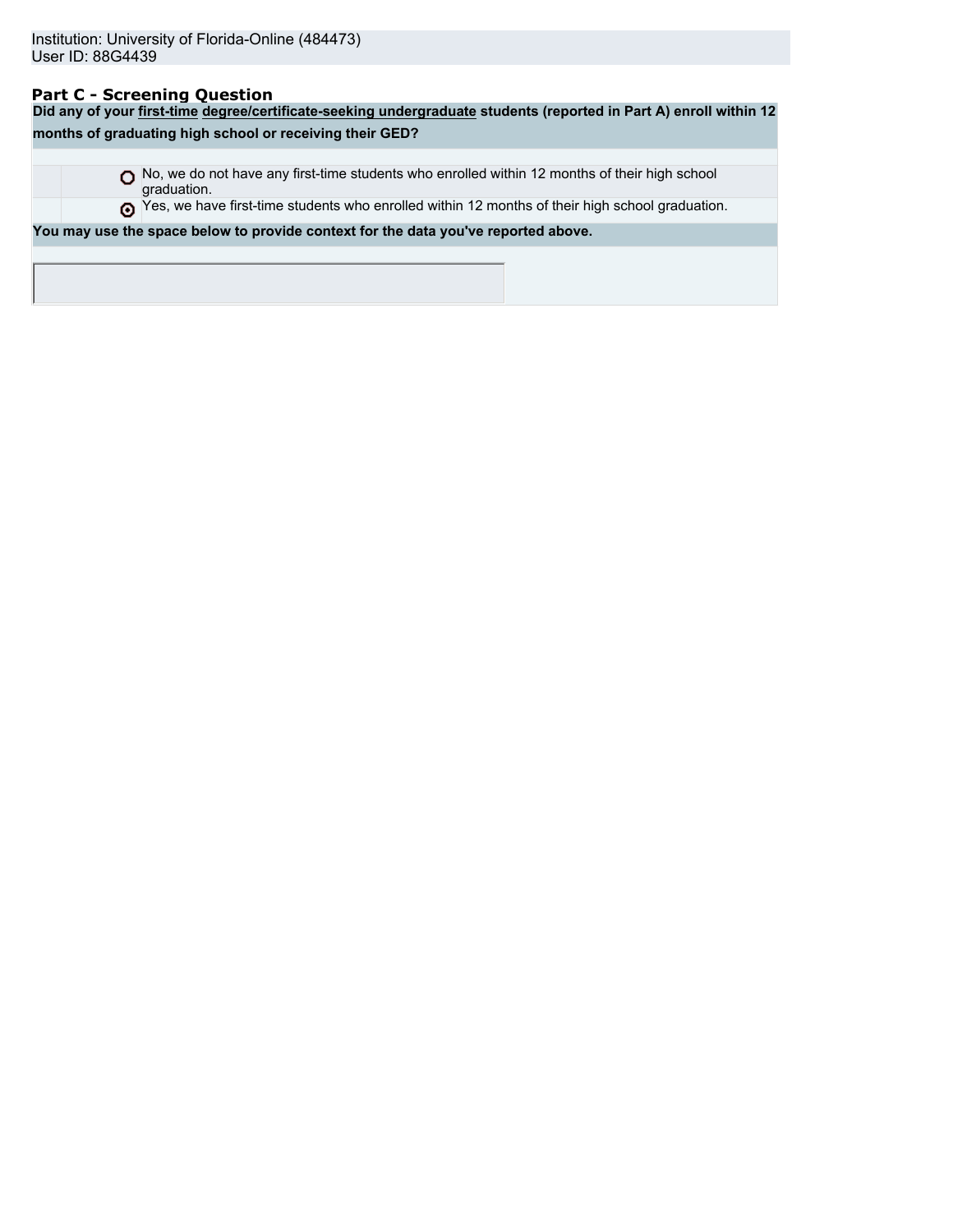#### **Part C - Residence of First-time Undergraduates Enrollment as of the institution's official fall reporting date or as of October 15, 2016**

| Enter at least one zero, where applicable, to verify that the screen has not been skipped. |                  |                                                                         |                                                                                                                               |
|--------------------------------------------------------------------------------------------|------------------|-------------------------------------------------------------------------|-------------------------------------------------------------------------------------------------------------------------------|
| State of residence when student<br>was first admitted                                      | <b>FIPS Code</b> | Total first-time<br>degree/certificate-seeking<br>undergraduates<br>(1) | Of students in column 1, those<br>who enrolled within 12 months<br>of high school graduation<br>or receiving their GED<br>(2) |
| Alabama                                                                                    | 01               | 0                                                                       | 0                                                                                                                             |
| Alaska                                                                                     | 02               |                                                                         |                                                                                                                               |
| Arizona                                                                                    | 04               |                                                                         | 0                                                                                                                             |
| Arkansas                                                                                   | 05               | 0                                                                       | 0                                                                                                                             |
| California                                                                                 | 06               | 2                                                                       |                                                                                                                               |
| Colorado                                                                                   | 08               | $\Omega$                                                                | 0                                                                                                                             |
| Connecticut                                                                                | 09               |                                                                         |                                                                                                                               |
| Delaware                                                                                   | 10               | 0                                                                       | 0                                                                                                                             |
| District of Columbia                                                                       | 11               |                                                                         |                                                                                                                               |
| Florida                                                                                    | 12               | 429                                                                     | 408                                                                                                                           |
| Georgia                                                                                    | 13               | 4                                                                       | 3                                                                                                                             |
| Hawaii                                                                                     | 15               | 1                                                                       |                                                                                                                               |
| Idaho                                                                                      | 16               |                                                                         |                                                                                                                               |
| <b>Illinois</b>                                                                            | 17               | 0                                                                       | 0                                                                                                                             |
| Indiana                                                                                    | 18               |                                                                         |                                                                                                                               |
| lowa                                                                                       | 19               |                                                                         |                                                                                                                               |
| Kansas                                                                                     | 20               |                                                                         |                                                                                                                               |
| Kentucky                                                                                   | 21               |                                                                         |                                                                                                                               |
| Louisiana                                                                                  | 22               |                                                                         |                                                                                                                               |
| Maine                                                                                      | 23               | 0                                                                       | 0                                                                                                                             |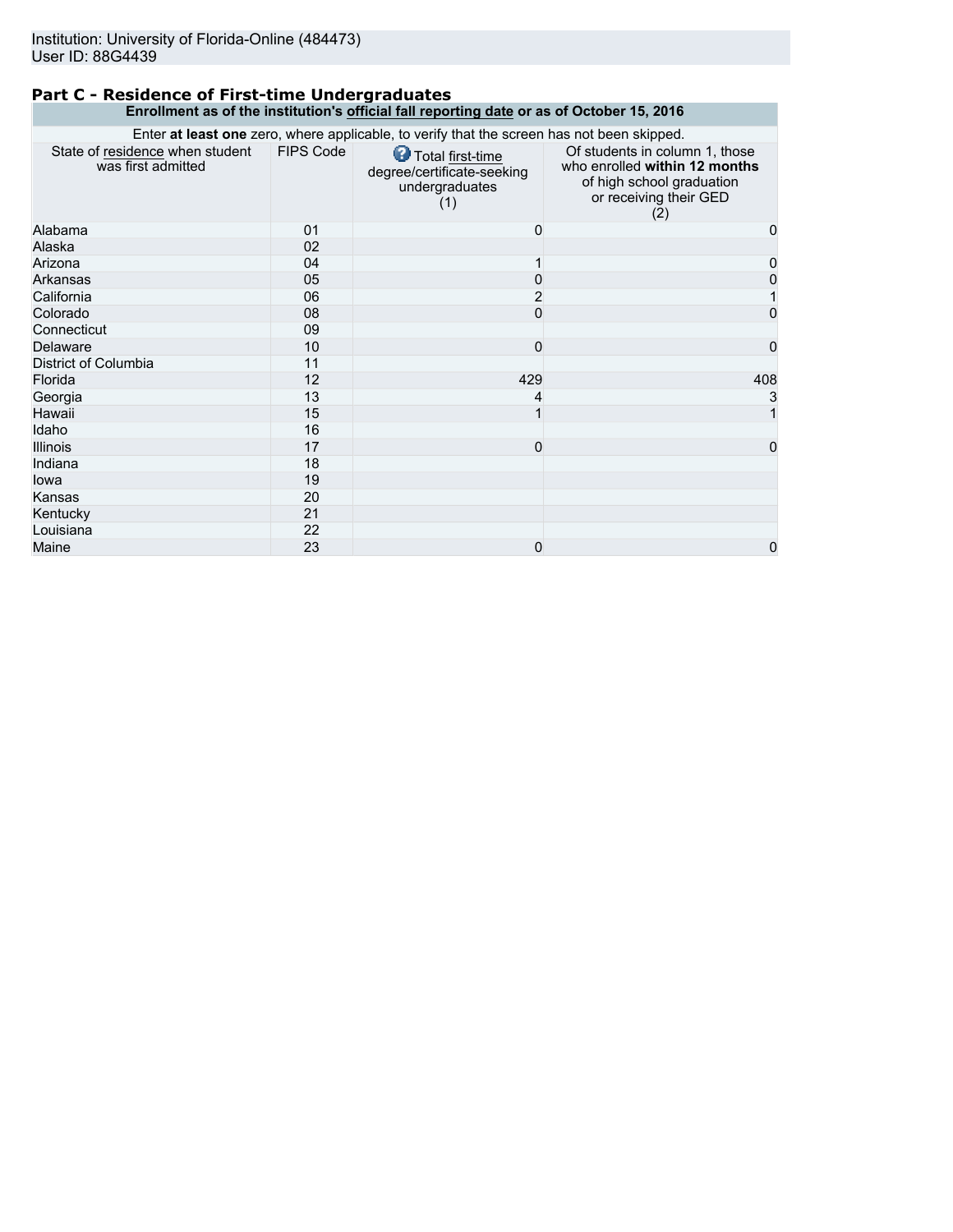#### **Part C - Residence of First-time Undergraduates Enrollment as of the institution's official fall reporting date or as of October 15, 2016**

| Enter at least one zero, where applicable, to verify that the screen has not been skipped. |                  |                                                                         |                                                                                                                               |
|--------------------------------------------------------------------------------------------|------------------|-------------------------------------------------------------------------|-------------------------------------------------------------------------------------------------------------------------------|
| State of residence when student<br>was first admitted                                      | <b>FIPS Code</b> | Total first-time<br>degree/certificate-seeking<br>undergraduates<br>(1) | Of students in column 1, those<br>who enrolled within 12 months<br>of high school graduation<br>or receiving their GED<br>(2) |
| Maryland                                                                                   | 24               | 0                                                                       | 0                                                                                                                             |
| <b>Massachusetts</b>                                                                       | 25               |                                                                         |                                                                                                                               |
| Michigan                                                                                   | 26               |                                                                         | 0                                                                                                                             |
| Minnesota                                                                                  | 27               |                                                                         |                                                                                                                               |
| Mississippi                                                                                | 28               |                                                                         |                                                                                                                               |
| <b>Missouri</b>                                                                            | 29               | 0                                                                       | 0                                                                                                                             |
| Montana                                                                                    | 30               |                                                                         |                                                                                                                               |
| Nebraska                                                                                   | 31               | 0                                                                       | 0                                                                                                                             |
| Nevada                                                                                     | 32               |                                                                         |                                                                                                                               |
| New Hampshire                                                                              | 33               |                                                                         |                                                                                                                               |
| New Jersey                                                                                 | 34               | 0                                                                       | 0                                                                                                                             |
| <b>New Mexico</b>                                                                          | 35               |                                                                         |                                                                                                                               |
| New York                                                                                   | 36               |                                                                         |                                                                                                                               |
| North Carolina                                                                             | 37               |                                                                         |                                                                                                                               |
| North Dakota                                                                               | 38               | 0                                                                       | 0                                                                                                                             |
| Ohio                                                                                       | 39               | $\overline{2}$                                                          | 2                                                                                                                             |
| Oklahoma                                                                                   | 40               |                                                                         |                                                                                                                               |
| Oregon                                                                                     | 41               |                                                                         |                                                                                                                               |
| Pennsylvania                                                                               | 42               |                                                                         | 0                                                                                                                             |
| Rhode Island                                                                               | 44               | 0                                                                       | 0                                                                                                                             |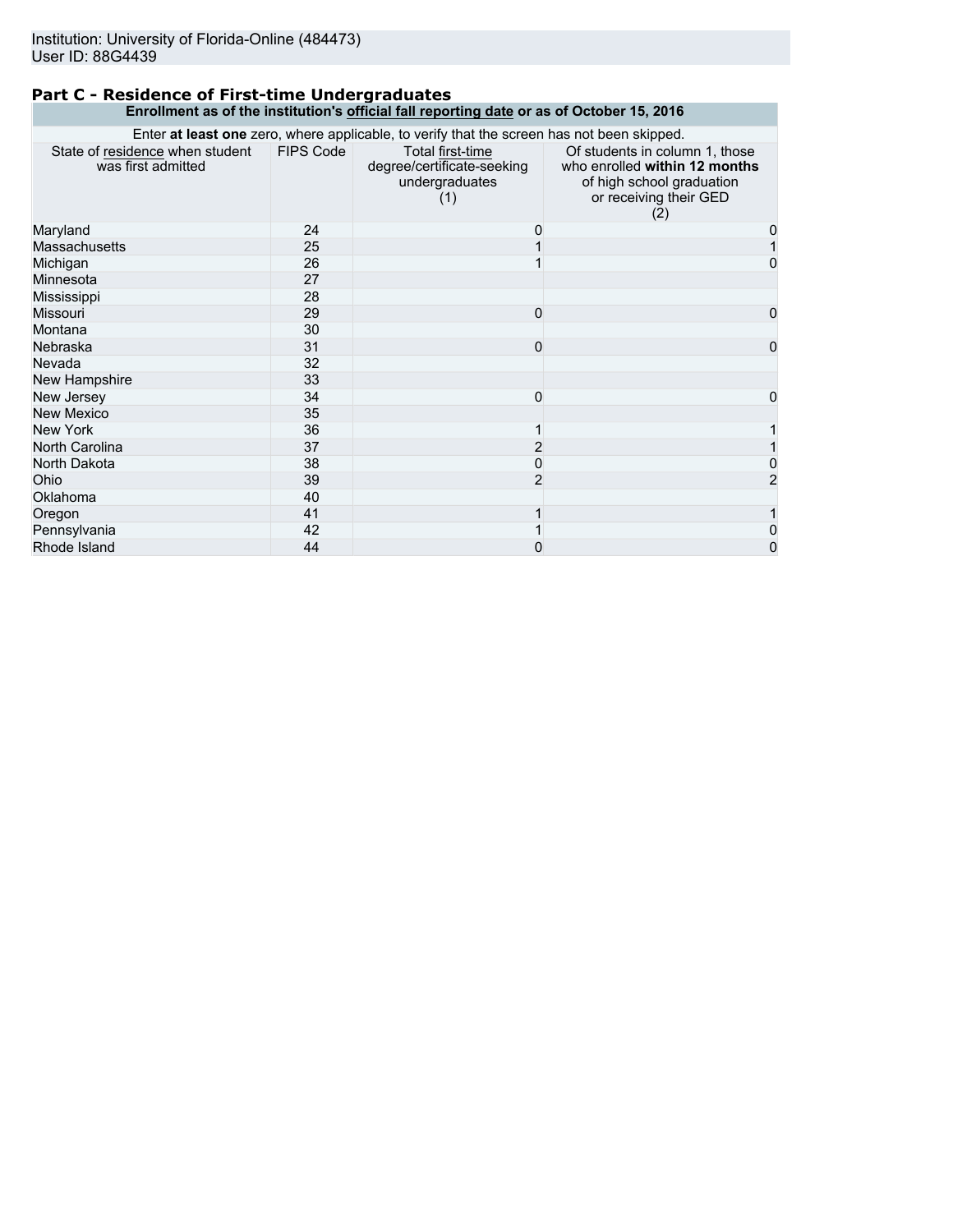#### **Part C - Residence of First-time Undergraduates Enrollment as of the institution's official fall reporting date or as of October 15, 2016**

| Enter at least one zero, where applicable, to verify that the screen has not been skipped. |             |                                           |                                                                                                                                                               |
|--------------------------------------------------------------------------------------------|-------------|-------------------------------------------|---------------------------------------------------------------------------------------------------------------------------------------------------------------|
| State of residence when student<br>was first admitted                                      | <b>FIPS</b> | Total first-time<br>undergraduates<br>(1) | Of students in column 1, those<br>Code degree/certificate-seeking who enrolled within 12 months of<br>high school graduation<br>or receiving their GED<br>(2) |
| South Carolina                                                                             | 45          |                                           |                                                                                                                                                               |
| South Dakota                                                                               | 46          |                                           |                                                                                                                                                               |
| Tennessee                                                                                  | 47          |                                           | 0                                                                                                                                                             |
| Texas                                                                                      | 48          | 3                                         |                                                                                                                                                               |
| Utah                                                                                       | 49          |                                           |                                                                                                                                                               |
| Vermont                                                                                    | 50          | 1                                         | 1                                                                                                                                                             |
| Virginia                                                                                   | 51          | $\overline{2}$                            | $\overline{c}$                                                                                                                                                |
| Washington                                                                                 | 53          | $\mathbf{0}$                              | $\overline{0}$                                                                                                                                                |
| West Virginia                                                                              | 54          |                                           |                                                                                                                                                               |
| Wisconsin                                                                                  | 55          |                                           |                                                                                                                                                               |
| Wyoming                                                                                    | 56          |                                           |                                                                                                                                                               |
| <b>State Unknown</b>                                                                       | 57          | 4                                         | 3                                                                                                                                                             |
| American Samoa                                                                             | 60          |                                           |                                                                                                                                                               |
| <b>Federated States of Micronesia</b>                                                      | 64          |                                           |                                                                                                                                                               |
| Guam                                                                                       | 66          |                                           |                                                                                                                                                               |
| Marshall Islands                                                                           | 68          |                                           |                                                                                                                                                               |
| <b>Northern Marianas</b>                                                                   | 69          |                                           |                                                                                                                                                               |
| Palau                                                                                      | 70          |                                           |                                                                                                                                                               |
| Puerto Rico                                                                                | 72          |                                           |                                                                                                                                                               |
| Virgin Islands                                                                             | 78          |                                           |                                                                                                                                                               |
| <b>Foreign Countries</b>                                                                   | 90          | 12                                        | 10                                                                                                                                                            |
| Residence unknown/unreported                                                               | 98          | $\Omega$                                  |                                                                                                                                                               |
| Total first-time degree/certificate-seeking                                                |             | 470                                       | 437                                                                                                                                                           |
| undergraduates (from Part A)                                                               |             |                                           |                                                                                                                                                               |
| You may use the space below to provide context for the data you've reported above.         |             |                                           |                                                                                                                                                               |
|                                                                                            |             |                                           |                                                                                                                                                               |
|                                                                                            |             |                                           |                                                                                                                                                               |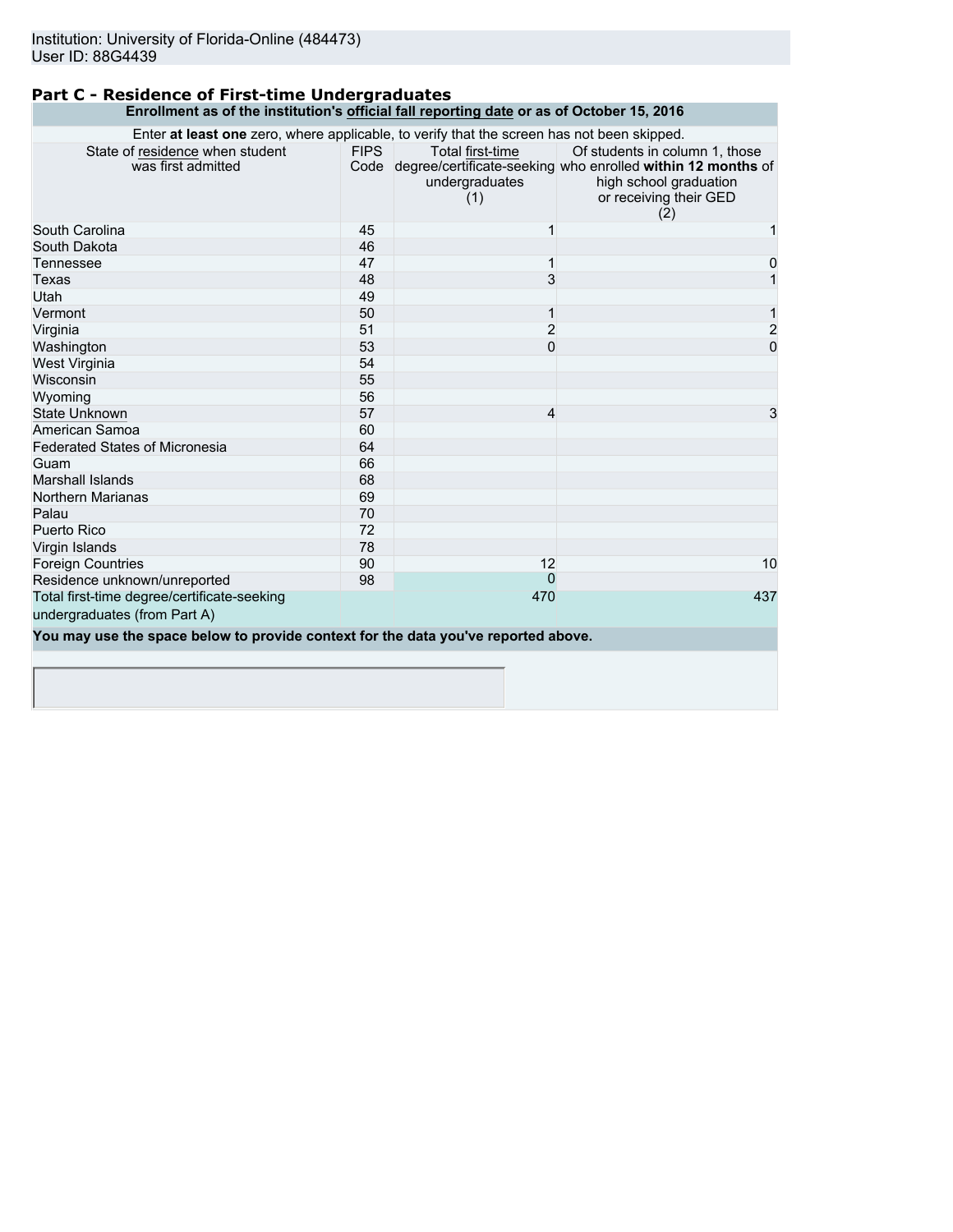#### **Part D - Total Undergraduate Entering Class Total Undergraduate Entering Class, Fall 2016** D1 Total full-time, first-time degree/certificate-seeking undergraduates from Part A (GR cohort) 402<br>D2 Total first-time degree/certificate-seeking undergraduates (full-time + part-time) from Part A 470 D2 Total first-time degree/certificate-seeking undergraduates (full-time + part-time) from Part A D3 Total transfer-in degree/certificate-seeking undergraduates (full-time + part-time) from Part A 393<br>D4 Total non-degree/certificate-seeking undergraduates (full-time + part-time) from Part A 393 D4 Total non-degree/certificate-seeking undergraduates (full-time + part-time) from Part A D5Of the total non-degree/certificate-seeking undergraduates displayed on line D4, **the number that are new to the institution in Fall 2016** 16 D6Total entering students at the undergraduate level **Note:** This is calculated as first-time students (line D2) + students transferring to the institution (line D3) + nondegree/certificate-seeking undergraduates entering in Fall 2016 (line D5). 879 D7 Percentage of undergraduate entering class represented by your GR cohort (line D1/line D6) 46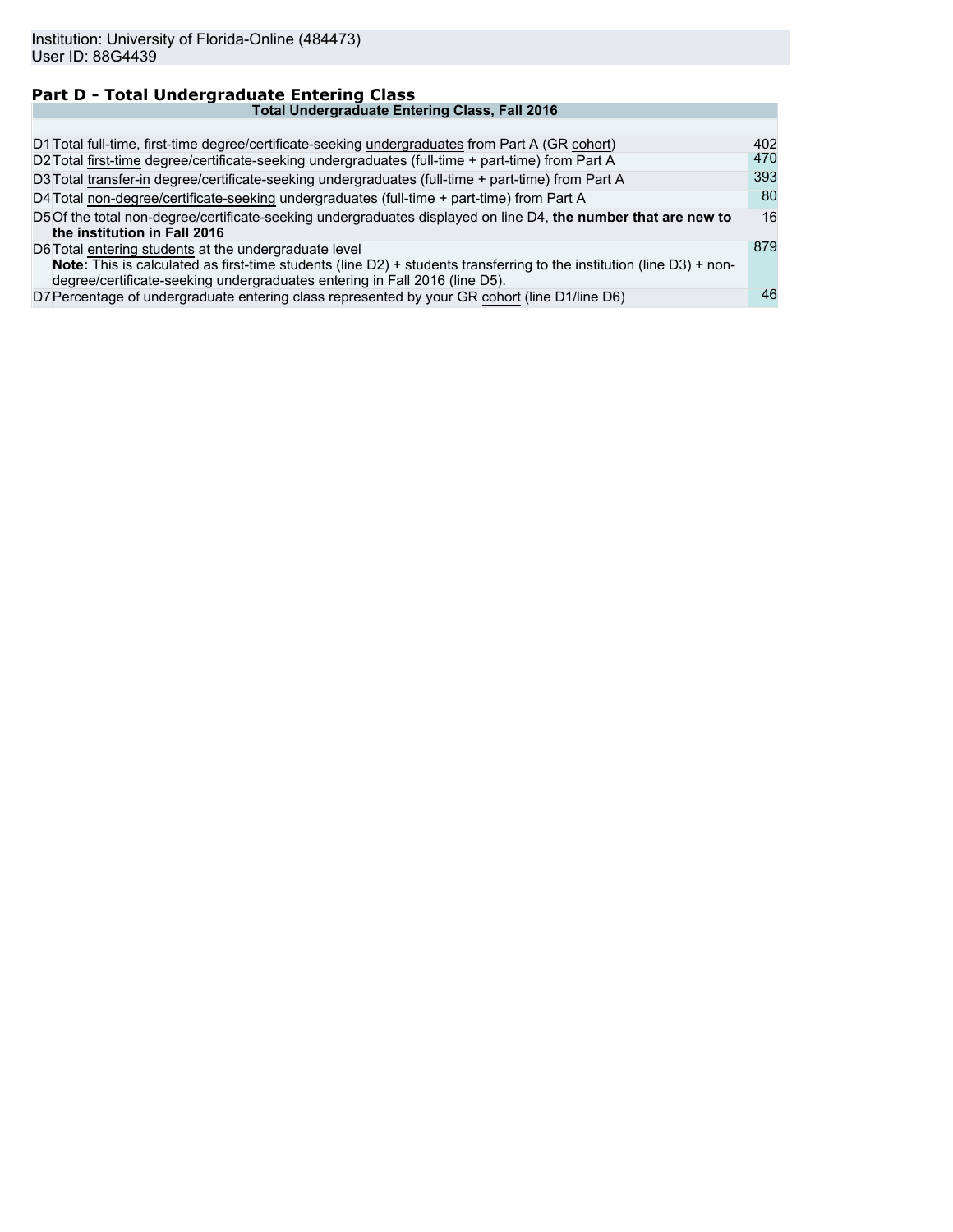# **Part E - First-time Bachelor's Cohort Retention Rates (Full-time)**

**Retention Rates**

**Full-time, First-time Bachelor's Cohort from Fall 2015**

**Academic reporters determine the cohort and retention as of the institution's official fall reporting date or as of October 15. Program reporters determine the cohort with enrollment any time between August 1 and October 31, 2015 and retention based on August 1, 2016.**

**The retention rate is calculated by the system after clicking "Save" on the screen. Exclusions are subtracted from and inclusions are added to the original cohort and the resulting adjusted cohort is used for calculating the retention rate.**

**Retention Data Reporting Reminders:**

- Include only **full-time, first-time bachelor's** students in this cohort.
- Determine the full-time cohort using Fall 2015 status (e.g. if a student was full-time in Fall 2015, report them in the full-time cohort regardless of their Fall 2016 status).
- If there are no students to report in the cohort, enter zero. Do not leave the field blank.
- Report in the exclusions box (line E2a) the number of students from the cohort who left the institution for any of the following reasons: died or were totally and permanently disabled; to serve in the armed forces (including those called to active duty); to serve with a foreign aid service of the Federal Government (e.g. Peace Corps); or to serve on official church missions.
- Report in the inclusion box (line E2b) first-time bachelor's-seeking study abroad students who were excluded from the first-time cohort (line E1) but who have re-enrolled at the institution their second year.

|                  |                                                                                      |               | Prior year<br>data (Fall<br>2014 cohort) |      |
|------------------|--------------------------------------------------------------------------------------|---------------|------------------------------------------|------|
|                  | FULL-TIME, FIRST-TIME BACHELOR'S COHORT RETENTION:                                   |               |                                          |      |
| E1               | Full-time, first-time Fall 2015 bachelor's cohort                                    | $\bullet$ 246 | 8                                        |      |
| E <sub>2</sub> a | Exclusions from the Fall 2015 cohort                                                 |               | n                                        |      |
| E2b              | Inclusion to the Fall 2015 cohort                                                    |               |                                          |      |
| E3               | Adjusted Fall 2015 cohort (line E1- E2a + E2b)                                       | 246           | 8                                        |      |
| E4               | Students from Fall 2015 cohort still enrolled as of Fall 2016                        | 196           |                                          |      |
| E5               | Full-time, first-time Fall 2015 bachelor's cohort retention rate (line E4 / line E3) | 80%           | 88                                       | $\%$ |
|                  |                                                                                      |               |                                          |      |

 $\bigoplus$  You may use the space below to provide context for the data you've reported above.

**These context notes will be posted on the College Navigator website, and should be written to be understood by students and parents.**

University of Florida-Online is growing the number of enrollment.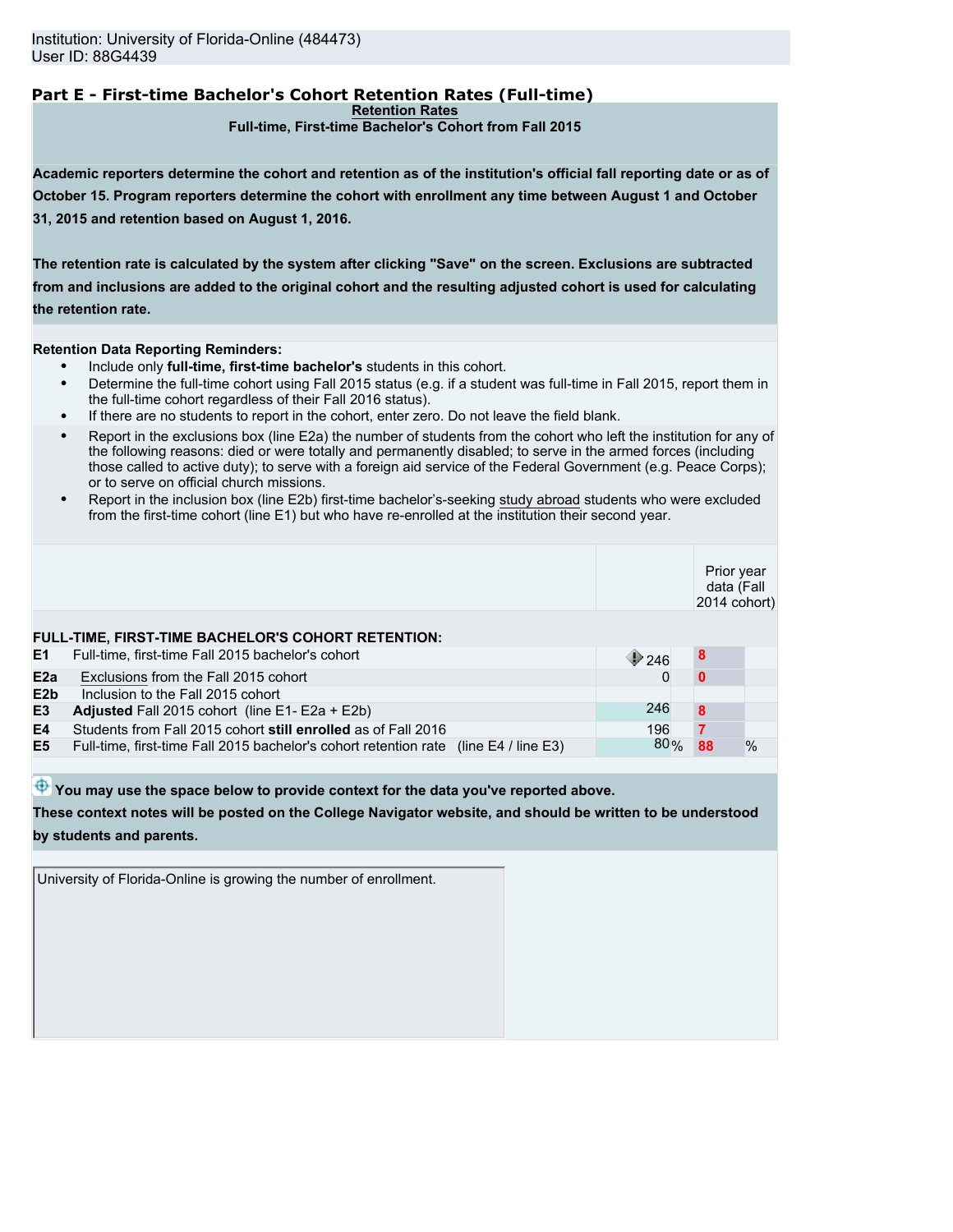# **Part E - First-time Bachelor's Cohort Retention Rates (Part-time)**

**Retention Rates**

**Part-time, First-time Bachelor's Cohort from Fall 2015**

**Academic reporters determine the cohort and retention as of the institution's official fall reporting date or as of October 15. Program reporters determine the cohort with enrollment any time between August 1 and October 31, 2015 and retention based on August 1, 2016.**

**The retention rate is calculated by the system after clicking "Save" on the screen. Exclusions are subtracted from the original cohort and the resulting adjusted cohort is used for calculating the retention rate.**

#### **Retention Data Reporting Reminders:**

- Include only **part-time, first-time bachelor's-seeking** students in this cohort.
- Determine part-time using Fall 2015 attendance status (e.g. if a student was part-time in Fall 2015, report them in the part-time cohort regardless of their Fall 2016 status).
- If there are no students to report in the cohort, enter zero. Do not leave the field blank.
- Report in the exclusions box (line E7a) the number of students from the cohort who left the institution for any of the following reasons: died or were totally and permanently disabled; to serve in the armed forces (including those called to active duty); to serve with a foreign aid service of the Federal Government (e.g. Peace Corps); or to serve on official church missions.
- Report in the inclusion box (line E7b) first-time bachelor's-seeking study abroad students who were excluded from the first-time cohort (line E6) but who have re-enrolled at the institution their second year.

|                 |                                                                                     |               | Prior year<br>data (Fall<br>2014 cohort) |      |
|-----------------|-------------------------------------------------------------------------------------|---------------|------------------------------------------|------|
|                 | <b>PART-TIME, FIRST-TIME BACHELOR'S COHORT RETENTION:</b>                           |               |                                          |      |
| E6              | Part-time, first-time Fall 2015 bachelor's cohort                                   | $\bigcirc$ 71 | $12 \,$                                  |      |
| E7a             | Exclusions from the Fall 2015 cohort                                                |               | $\bf{0}$                                 |      |
| E7b             | Inclusions to the Fall 2015 cohort                                                  |               |                                          |      |
| E <sub>8</sub>  | <b>Adjusted</b> Fall 2015 cohort (line $E6 - E7a + E7b$ )                           | 71            | 12                                       |      |
| E <sub>9</sub>  | Students from Fall 2015 cohort still enrolled as of Fall 2016                       | 53            | 9                                        |      |
| E <sub>10</sub> | Part-time, first-time Fall 2015 bachelor's cohort retention rate (line E9) line E8) | 75%           | 75                                       | $\%$ |
|                 |                                                                                     |               |                                          |      |

 $\bigoplus$  You may use the space below to provide context for the data you've reported above.

**These context notes will be posted on the College Navigator website, and should be written to be understood by students and parents.**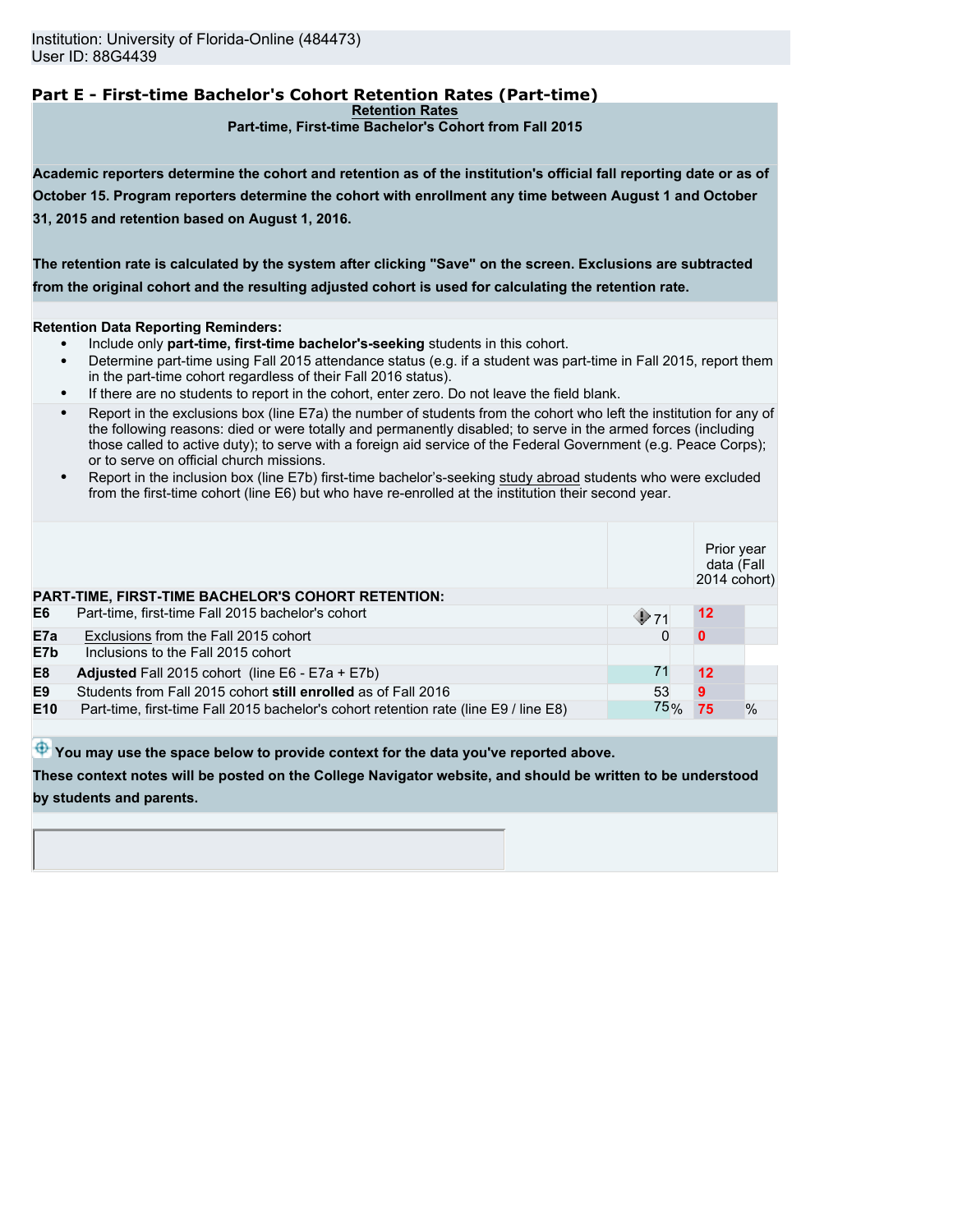#### **Part F - Student-to-Faculty Ratio**

**Please provide your institution's student-to-faculty ratio (i.e., student-to-instructional staff) for undergraduate programs for Fall 2016. The student-to-faculty ratio and any accompanying context that is provided will be displayed on College Navigator.**

**Note: Logic in this item is similar to item I-2 from the Common Data Set data collection.**

| Student-to-faculty ratio            | to |
|-------------------------------------|----|
| Student-to-faculty ratio prior year | to |

 $\bigoplus$  You may use the space below to provide context for the data you've reported above.

**These context notes will be posted on the College Navigator website, and should be written to be understood by students and parents.**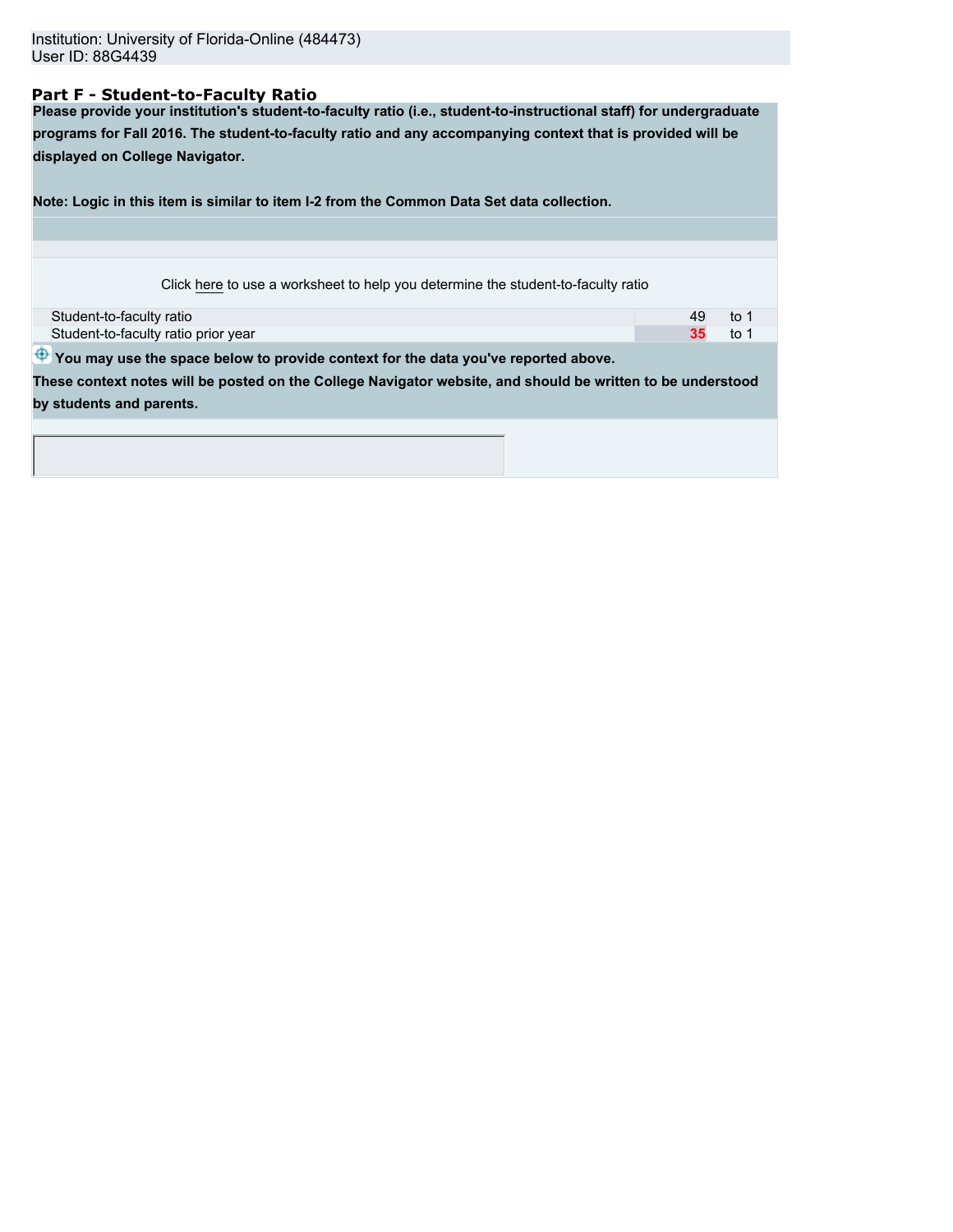# **Prepared by**

| This survey component was prepared by:                    |                          |            |
|-----------------------------------------------------------|--------------------------|------------|
| <b>O</b> Keyholder                                        | SFA Contact              | HR Contact |
| Finance Contact                                           | Academic Library Contact | ∩ Other    |
| Name: Marie Zeglen                                        |                          |            |
| Email: zeglenm@ufl.edu                                    |                          |            |
|                                                           |                          |            |
| How long did it take to prepare this<br>survey component? | 10hours                  | 30 minutes |
|                                                           |                          |            |

The name of the preparer is being collected so that we can follow up with the appropriate person in the event that there are questions concerning the data. The Keyholder will be copied on all email correspondence to other preparers. The time it took to prepare this component is being collected so that we can continue to improve our estimate of the reporting burden associated with IPEDS. Please include in your estimate the time it took for you to review instructions, query and search data sources, complete and review the component, and submit the data through the Data Collection System.

Thank you for your assistance.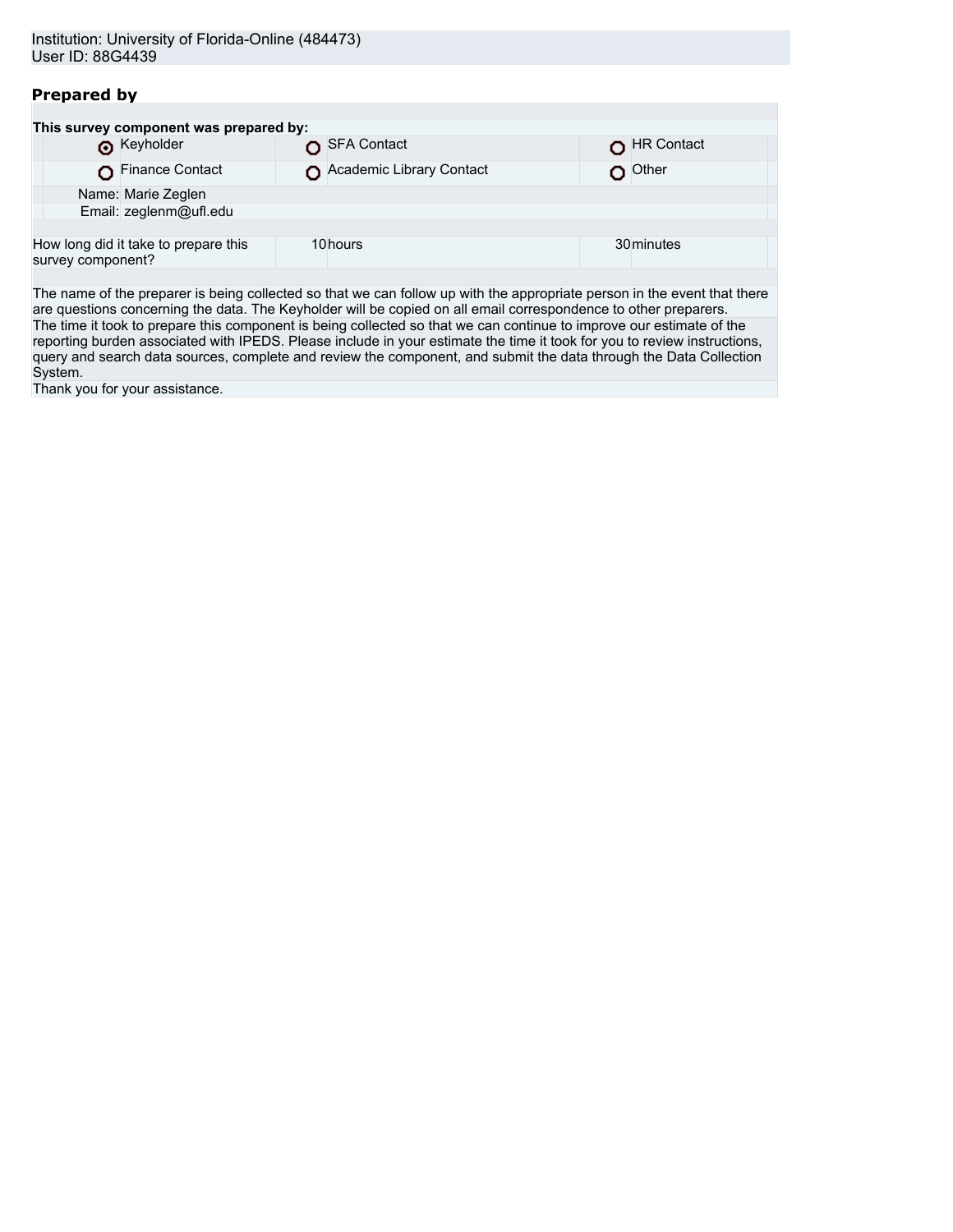# Institution: University of Florida-Online (484473) User ID: 88G4439

#### **Summary**

### **Fall Enrollment Survey Summary Four-Year Institutions without Graduate Students**

IPEDS collects important information regarding your institution. All data reported in IPEDS survey components become available in the IPEDS Data Center and appear as aggregated data in various Department of Education reports. Additionally, some of the reported data appears specifically for your institution through the College Navigator website and is included in your institution's Data Feedback Report (DFR). The purpose of this summary is to provide you an opportunity to view some of the data that, when accepted through the IPEDS quality control process, will appear on the College Navigator website and/or your DFR. College Navigator is updated approximately three months after the data collection period closes and Data Feedback Reports will be available through the [Data Center](http://nces.ed.gov/ipeds/datacenter/) and sent to your institution's CEO in November 2016.

Please review your data for accuracy. If you have questions about the data displayed below after reviewing the data reported on the survey screens, please contact the IPEDS Help Desk at: 1-877-225-2568 or ipedshelp@rti.org.

| <b>Undergraduate Student Enrollment</b> |         |
|-----------------------------------------|---------|
| Total enrollment                        | 2,240   |
| Transfer-in enrollment                  | 393     |
|                                         |         |
| Student-to-faculty ratio                | 49 to 1 |

| <b>Undergraduate Student Characteristics</b> |     |  |
|----------------------------------------------|-----|--|
| Percent of undergraduates who are female     | 58% |  |
| Percent of undergraduates who are full-time  | 46% |  |
|                                              |     |  |
| Percent of undergraduates by race/ethnicity: |     |  |
| American Indian or Alaska Native             | 1%  |  |
| Asian                                        | 4%  |  |
| Black or African American                    | 6%  |  |
| Hispanic/Latino                              | 18% |  |
| Native Hawaiian or Pacific Islander          | 0%  |  |
| White                                        | 64% |  |
| Two or More Races                            | 2%  |  |
| Race and ethnicity unknown                   | 4%  |  |
| Nonresident alien                            | 1%  |  |
|                                              |     |  |
| Percent of undergraduate students by age:    |     |  |
| 24 and under                                 | 48% |  |
| 25 and over                                  | 52% |  |
| Age unknown                                  | 0%  |  |

| Undergraduate Retention and Graduation Rate Cohort                 |     |  |  |  |
|--------------------------------------------------------------------|-----|--|--|--|
| First-time, full-time bachelor's seeking student retention<br>rate | 80% |  |  |  |
| First-time, part-time bachelor's seeking student retention<br>rate | 75% |  |  |  |
|                                                                    |     |  |  |  |
| Graduation rate cohort as percent of total entering<br>students    | 46% |  |  |  |